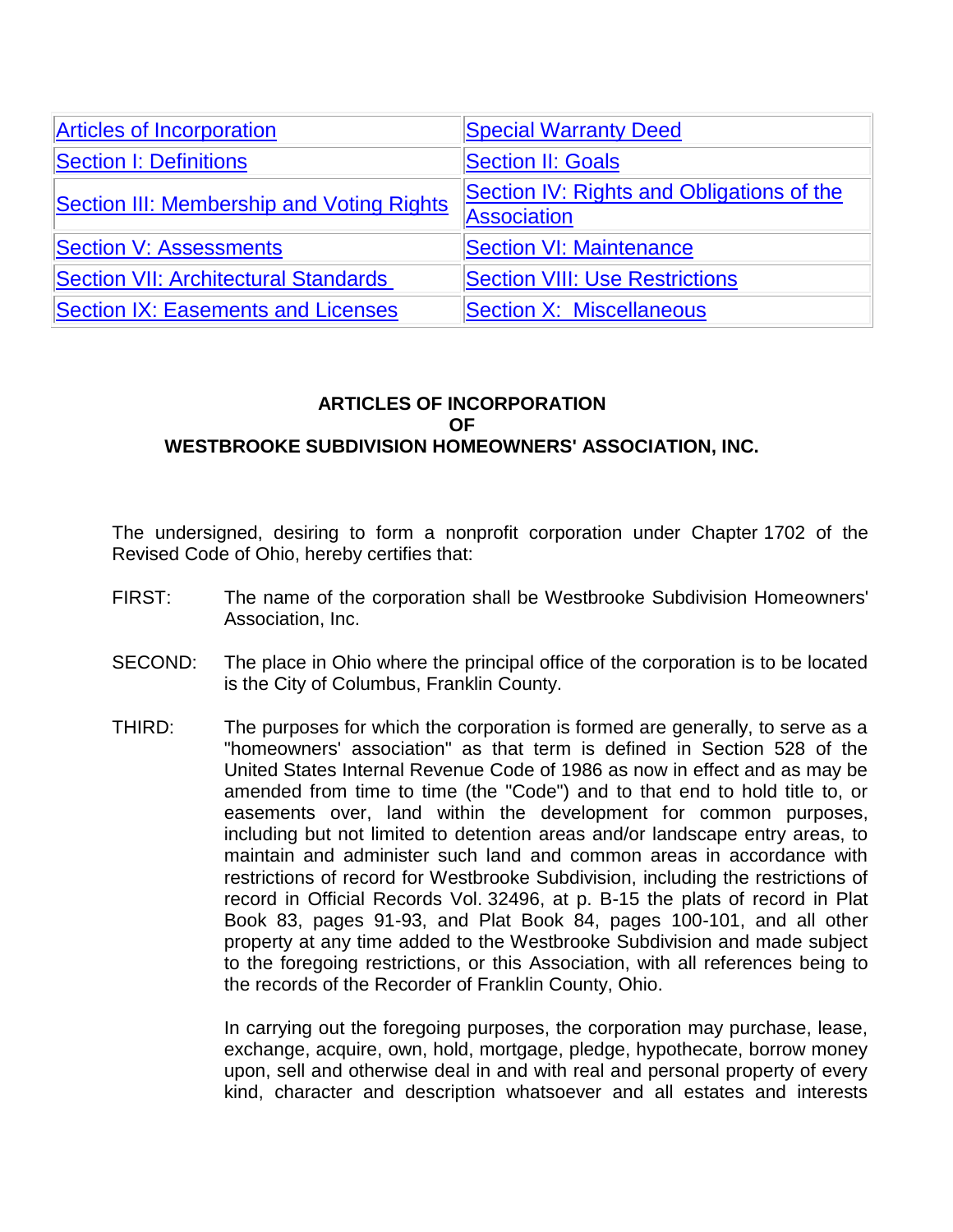therein, and otherwise may engage in any lawful act or activity for which corporations may be formed under Chapter 1702 of the Revised Code of Ohio. The foregoing purposes shall be accomplished on a non-profit basis, and no part of the net earnings of the corporation shall enure to the benefit of any private person, firm, corporation, association or organization, except that the corporation may pay reasonable compensation for services provided to or for the benefit of the corporation.

FOURTH: The names and addresses of the three (3) initial trustees of the corporation who shall serve until the first annual or special meeting or until their successors are duly elected are as follows:

| Robert A. Meyer, Jr.                                    | <b>Richard R. Buechler</b> |
|---------------------------------------------------------|----------------------------|
| Terry E. George<br>5501 Frantz Road<br>5501 Frantz Road | 5501 Frantz Road           |
| P.O. Box 7166                                           | P.O. Box 7166              |
| P.O. Box 7166                                           |                            |
| Dublin, OH 43017-0766                                   | Dublin, OH 43017-0766      |
| Dublin, OH 43017-0766                                   |                            |

- FIFTH: Each owner of a fee simple interest in a lot in the Development shall be a member of the corporation; provided that owner or owners of each lot in the Development shall be entitled to exercise one vote for each such lot that he or she owns or they own; provided further that one hundred percent (100%) of the voting power of the members of the corporation shall be entitled to be exercised by the Developer (as defined in the Code of Regulations) on each matter properly submitted to the members for their vote, consent, waiver, release or action until such time as the Developer elects to relinquish that voting right, which relinquishment shall take place not later than the date that the developer ceases to own the fee simple title to at least one of the lots in the Development. The membership of each owner shall terminate when the owner ceases to own an undivided fee simple interest[s], and upon the sale, transfer or other disposition of each undivided fee simple interest in a lot, the membership in the corporation which is appurtenant to that interest shall automatically be transferred to the new owner(s) of the interest. No member may otherwise terminate his membership in the Association or sever that membership interest.
- SIXTH: The obligation to pay the assessments imposed by the restrictions shall commence on January 1, 1997. Notwithstanding any term or condition in the restrictions to the contrary, a quorum for any meeting of the membership shall be that number of members who are entitled to vote who are present in person or by proxy at a meeting. Actions (except the amendment of the restrictions) can be taken upon a majority vote of the members present, in person or by proxy, at any duly noticed meeting.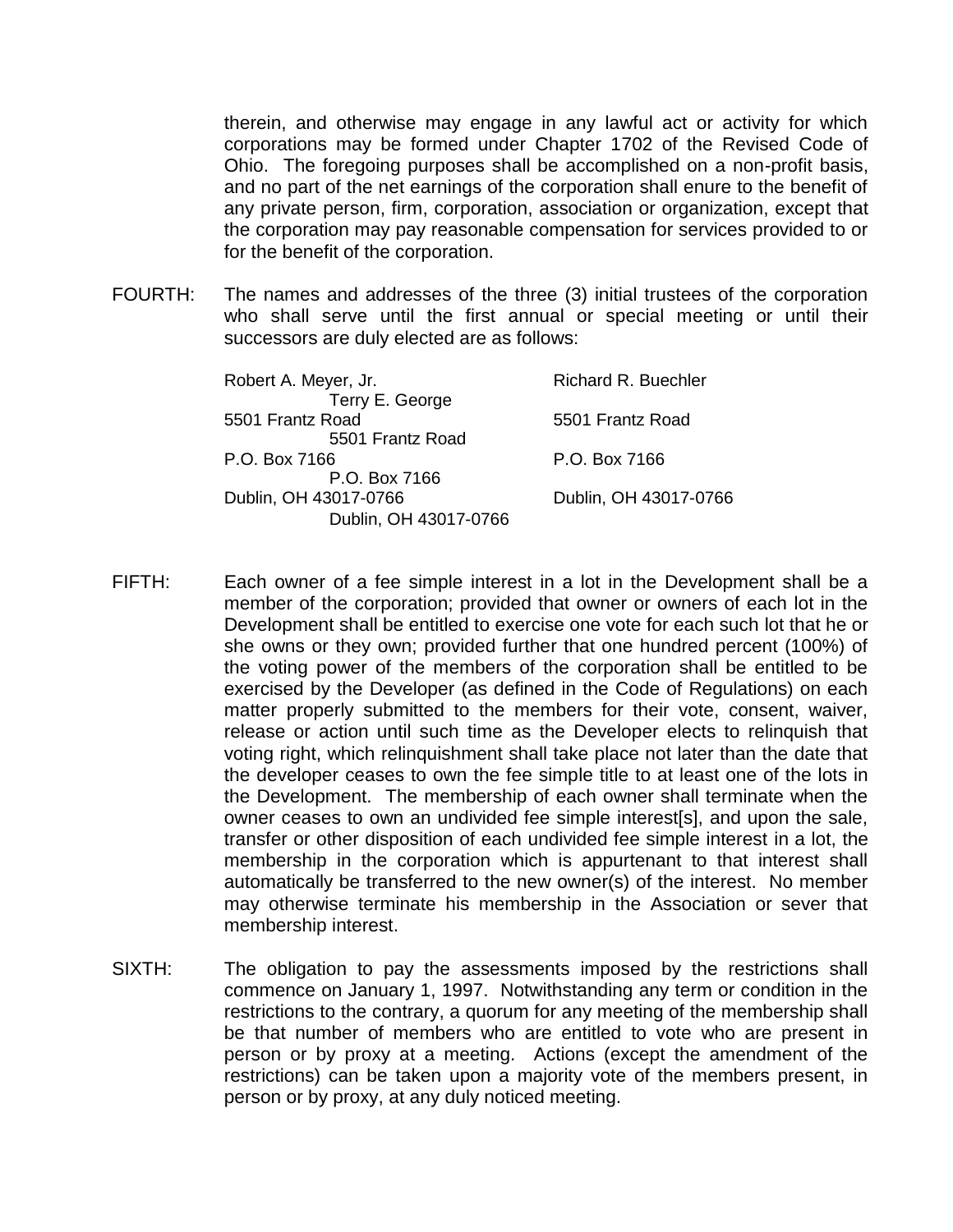- SEVENTH: Upon the dissolution of the corporation and after the return, transfer or conveyance of assets held upon condition which shall have occurred by reason of the dissolution or otherwise, the trustees of the corporation shall distribute all of the remaining assets of the corporation in accordance with a plan of distribution adopted by the members of the corporation.
- EIGHTH: A trustee, member or officer of the corporation shall not be disqualified by such office or membership from dealing or contracting with the corporation as vendor, purchaser, employee, agent, provider or otherwise. No contract or transaction shall be void or voidable with respect to the corporation for the reason that it is between the corporation and one or more of its trustees, members or officers, or between the corporation and any other entity in which one or more of the corporation's trustees, members or officers are directors, trustees or officers, or have financial or personal interests; or for the reason that one or more interested trustees or officers participated in or voted at the meeting of the trustees or a committee thereof which authorized such contract or transaction, if in any case (a) the material facts of any such relationship or interest and of the contract or transaction are disclosed or are known to the trustees or the committee and the trustees or committee, in good faith reasonably justified by said facts, authorize the contract or transaction by the affirmative vote of a majority of the disinterested trustees even though the disinterested trustees constitute less than a quorum; or (b) the material facts of any such relationship or interest and of the contract or transaction are disclosed or are known to the members entitled to vote thereon and the contract or transaction is specifically approved at a meeting of the members held for that purpose at which a quorum is present by the affirmative vote of members exercising a majority of the voting power of the members who are present in person or represented by proxy at the meeting and are not interested in the contract or transaction; or (c) the contract or transaction is fair to the corporation at the time it is authorized or approved by the trustees, a committee thereof, or the members.

IN WITNESS WHEREOF, I have hereunto subscribed my name at Columbus, Ohio this day of December, 1996.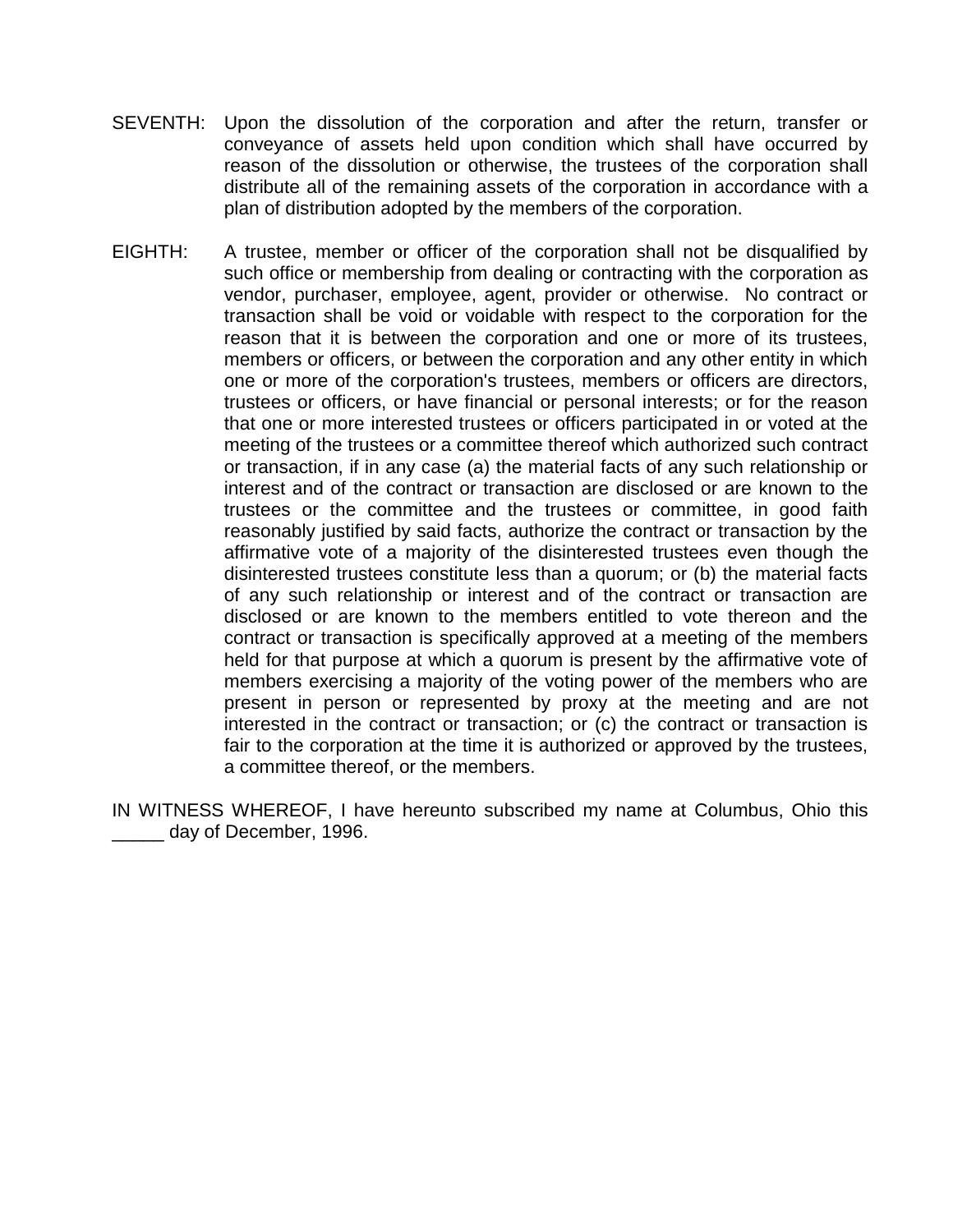#### **ORIGINAL APPOINTMENT OF AGENT**

The undersigned, being the sole incorporator of Westbrooke Subdivision Homeowners Association, Inc., does hereby appoint the following natural person (a resident in the county in which the corporation has its principal office) as the statutory agent of the corporation upon whom any process, notice, or demand required or permitted by statute to be served upon the corporation may be served. His complete address is:

> Robert A. Meyer, Jr. 5501 Frantz Road Dublin, Ohio 43017

Ladies and Gentlemen:

I hereby accept appointment as agent of your corporation upon whom process, tax notices or demands may be served.

#### **SPECIAL WARRANTY DEED**

<span id="page-3-0"></span>KNOW ALL MEN BY THESE PRESENTS, that KING FARM ASSOCIATES, an Ohio joint venture, with offices at 5501 Frantz Road, Dublin, Ohio 43017, the Grantor herein, for the consideration of Ten Dollars (*\$10.00*) received to its full satisfaction of TERRY E. GEORGE, TRUSTEE, the Grantee, whose tax mailing address is 5501 Frantz Road, Dublin, Ohio 43017, does, this 1st day of July, 1996, give, grant, bargain, sell, and convey unto the said Grantee, his successors and assigns forever, the following described premises:

Situated in the State of Ohio, County of Franklin, City of Columbus, and being more particularly described as follows.

Being Lot Numbers One (1) through Seventy-four (74), inclusive, of WESTBROOKE SECTION 1, as the same are numbered and delineated upon the recorded plat thereof, of record In Plat Book 83, pages 91, 92 and 93, Recorder's Office, Franklin County, Ohio.

Subject to all conditions, easements, liens, encumbrances, and restrictions of record, if any, which Grantee herein assumes and agrees to as part consideration for this conveyance.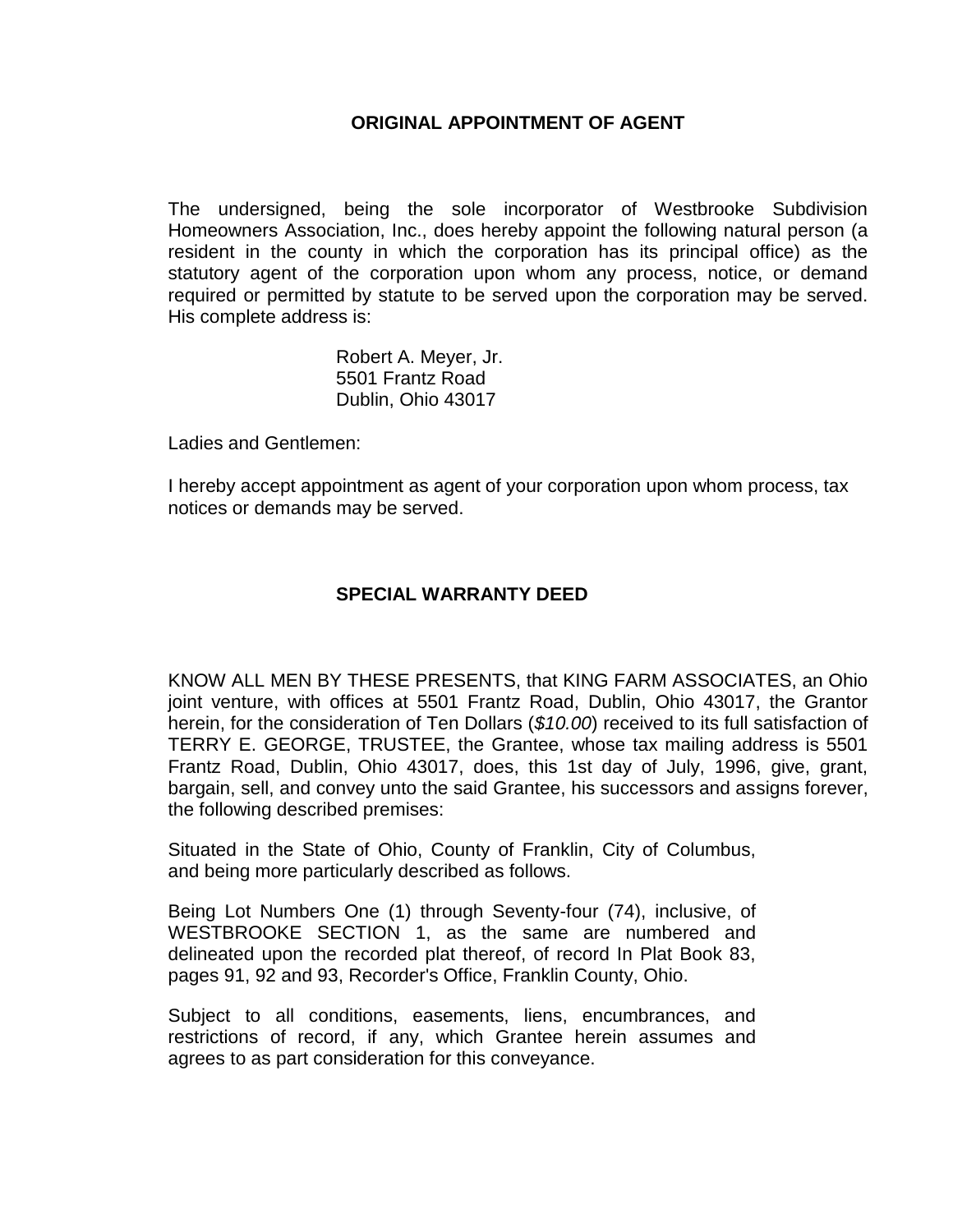The Grantor hereby covenants with the Grantee and his successors and assigns that the premises are free and clear of all liens and encumbrances whatsoever created by or under the Grantor except (a) real estate taxes and assessments, if any, not presently due and payable, (b) zoning and building laws, ordinances, and regulations, (c) legal highways, (d) restrictions, conditions, and easements of record, and all other liens and encumbrances of record or otherwise affecting such premises; and that the Grantor will forever warrant and defend the premises, with the appurtenances, unto the Grantee and his Successors and assigns against the lawful claims of all persons claiming through the Grantor except as above noted. In pursuance of a general plan for the protection, benefit, and mutual advantage of all lots described above and of all persons who now are or may hereafter become owners of any of said lots or parts thereof, and as part of the consideration for this conveyance, the Grantor executes and delivers this deed, and the Grantee accepts the same, subject to each and all of the following reservations, restrictions, conditions, easements, covenants, obligations, and charges (hereinafter called "Restrictions") which are for the mutual benefit and protection of and shall be enforceable by any of the present or future owners of said lots. It is intended and be conveyed back to the Grantor. Such re-conveyance or any transfer or conveyance which may result in the same person acquiring all of the premises or more than one lot shall not result in a merger of the interest so as to result in the extinguishment of the Restrictions, it being the intent of the Grantor that the Restrictions remain at all times in full force and effect notwithstanding any such event.

#### <span id="page-4-0"></span>[Return to Top of the Document](#page-0-1)

#### **I. DEFINITIONS**

- A. "Annual Assessment" -- amount to be paid to the Association by each Owner annually.
- B. "Assessments" -- collectively referring to Annual Assessments, Lot Assessments and Special Assessments.
- C. "Association" -- Westbrooke Association, Inc., an Ohio non-profit corporation to be formed by Grantor before the Turnover Date, its successors and assigns.
- D. "Association Governing Documents" -- these Restrictions, the articles of incorporation, code of regulations, by-laws and any and all procedures, rules, regulations or policies adopted by the Association or its Board.
- E. "Board" -- the board of trustees of the Association.
- F. "Common Expenses" -- expenses incurred in owning, maintaining, or improving the common Property, or in operating the Association pursuant to the Association Governing Documents.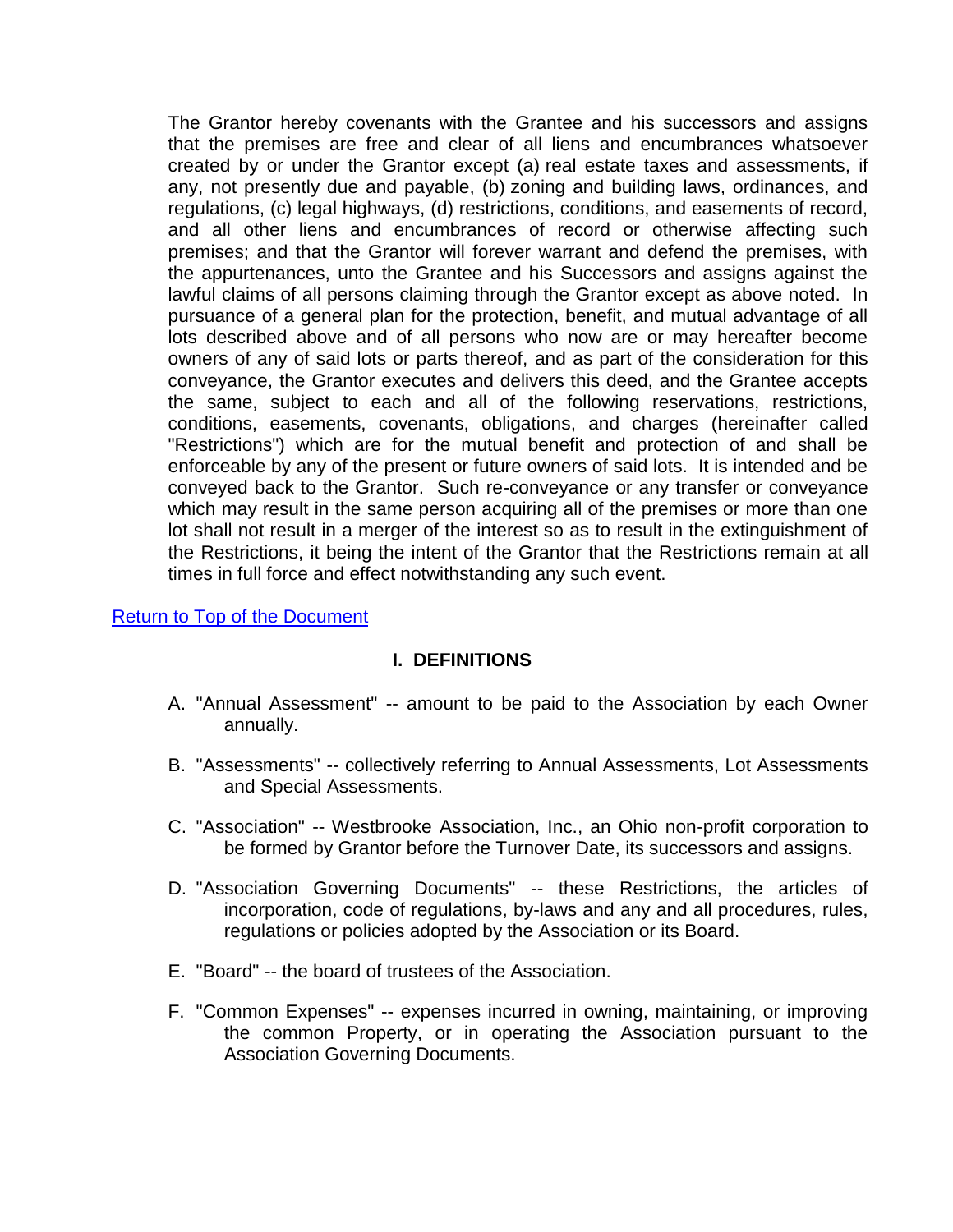- G. "Common Property" -- all real and personal property now or hereafter acquired, pursuant to these Restrictions or otherwise, and owned by the Association for the common use and the enjoyment of the Owners, or for the operation of the Association.
- H. "Entrance Feature Area" -- the entrance features described in Article IX, Paragraph E of these Restrictions.
- I. "Grantor" -- King Farm Associates and any manager, general partner, shareholder, successor or assign thereof to which Grantor specifically assigns any of its rights under these Restrictions by a written instrument.
- J. "Improvements" -- all buildings, outbuildings, garages and structures; overhead, aboveground and underground installations, including without limitation, utility facilities and Systems, lines, pipes, wires, towers, cables, conduits, poles, antennae and satellite dishes; flagpoles; swimming pools; tennis and all other types of permanently installed recreational courts, fixtures and facilities; slope and drainage alterations; roads, driveways, uncovered parking areas and other paved areas; fences, trellises, walls, retaining walls, exterior stairs, decks, patios and porches; planted trees, hedges, shrubs and other forms of landscaping that are more than thirty (30) feet high when fully grown; and all other structures of every type.
- K. "Lot" -- a discrete parcel of real property identified upon the recorded subdivision plat of the Property, or recorded re-subdivision thereof and any other discrete parcel of real property designated as a Lot by Grantor, excluding the Common Property and any portion of the Property dedicated for public use.
- L. "Lot Assessment" -- an assessment that the Board may levy against one or more Lots to reimburse the Association for costs incurred on behalf of those Lot(s), or the owners or occupants thereof, including without limitation, costs associated with making repairs that are the responsibility of the Owner of those Lots; costs of additional insurance premiums reasonably allocable to an Owner; costs of any utility expenses chargeable to an Owner but not separately billed by the utility company; and all other charges reasonably determined to be a Lot Assessment by the Board.
- M. "Manager" -- the person or entity retained by the Board to assist in the management of the Association as set forth in Article IV, Paragraph F.
- N. "Member" -- any person or entity entitled to membership in the Association, as provided for in Article III.
- O. "Owner" -- the record owner, whether one or more persons or entities, of fee simple title to a Lot, including contract sellers, but excluding those having an interest merely as security for performance of an obligation, and also excluding the Grantor.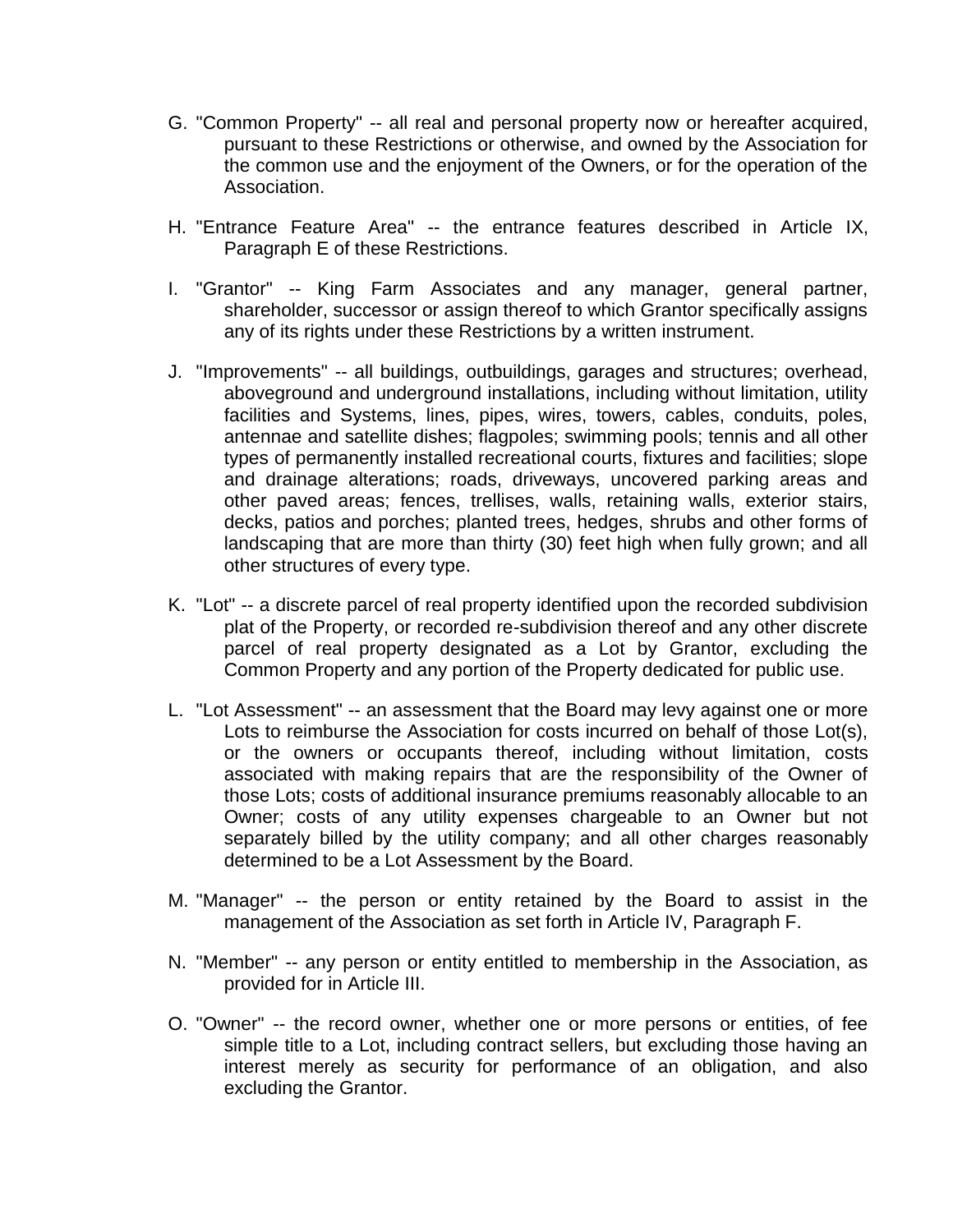- P. "Property" -- all of the real property described in **Exhibit "A"** attached hereto and such additional property as may be annexed by amendment to these Restrictions, or that is owned in fee simple by the Association, together with all easements and appurtenances.
- Q. "Reserve Fund" -- the fund that may be established pursuant to Article V.
- R. "Rules" -- the rules and regulations governing use of the Property and the Common Property, as may be established by the Board from time to time pursuant to Article IV.
- S. "Special Assessment" -- an assessment levied by the Association through its Board, against all Lots pursuant to Article V, to pay for capital expenditures, interest expense on indebtedness incurred for the purpose of making capital expenditures, unanticipated operating deficiencies, or any other purpose determined appropriate by the Board in furtherance of its functions hereunder.
- T. "State" -- the State of Ohio.
- U. "Turnover Date" -- the date on which Grantor relinquishes its exclusive right to appoint all members of the Board, which date shall be no later than the date Grantor closes on the sale of the last Lot it owns in the subdivision, as it may be ultimately enlarged by the annexation of additional phases.

<span id="page-6-0"></span>[Return to Top of the Document](#page-0-1)

## **II. GOALS**

The covenants, easements, conditions and restrictions contained in these Restrictions are declared to be in furtherance of the following purposes:

- A. Compliance with all zoning and similar governmental regulations;
- B. Promotion of the health, safety and welfare of all Owners and residents of the Property;
- C. Preservation, beautification and maintenance of the Property and all Improvements; and
- D. Establishment of requirements for the development and use of the Property.

<span id="page-6-1"></span>[Return to Top of the Document](#page-0-1)

#### **III. MEMBERSHIP AND VOTING RIGHTS**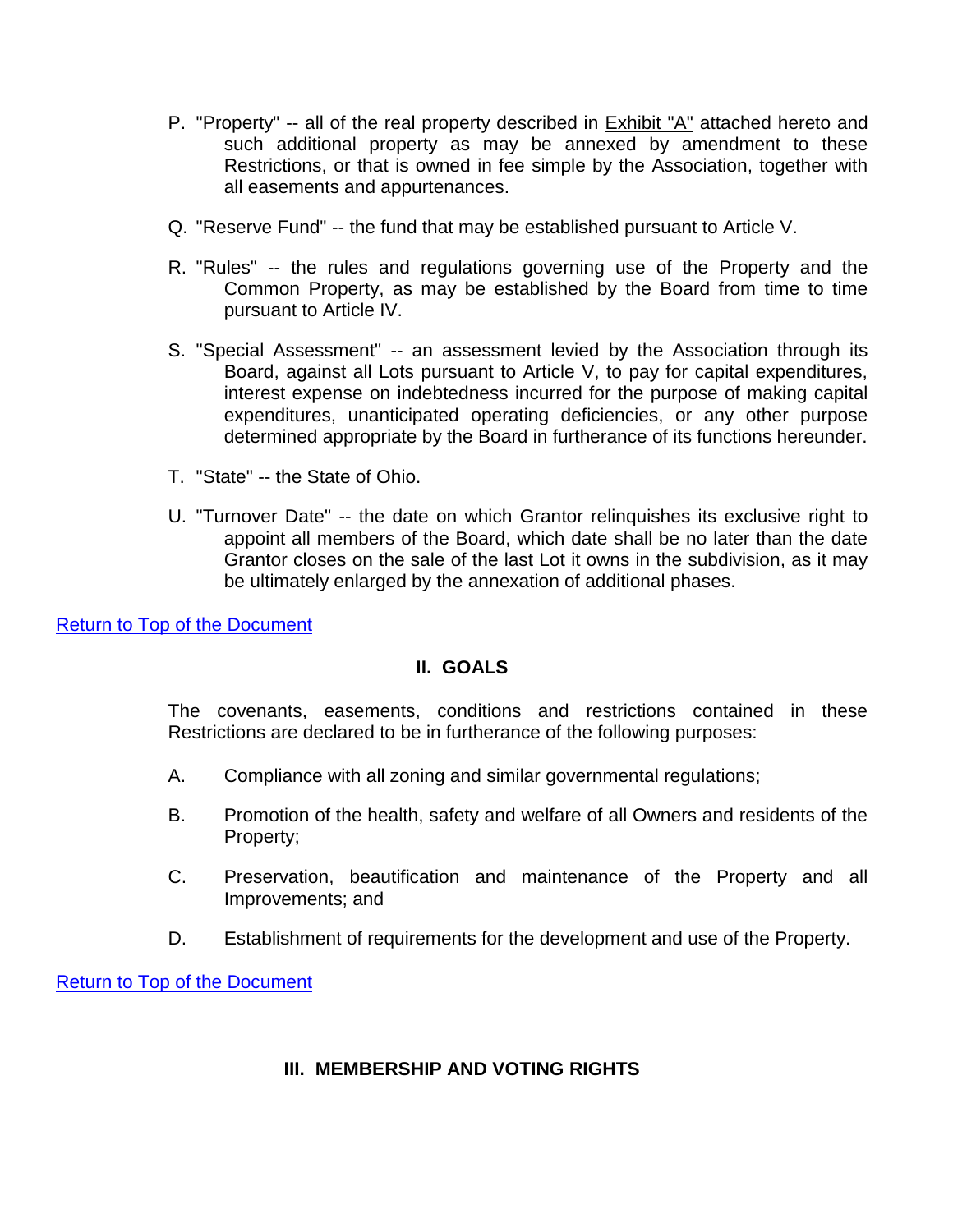- A. Membership. Every Owner shall be deemed to have a membership in the Association. Membership is a right appurtenant to and inseparable from an Owner's fee simple title in a Lot, and such right of membership shall automatically transfer to any transferee of fee simple title to a Lot at the time such title is conveyed or at such time as a land installment contract is entered and recorded for the conveyance of fee simple title. The foregoing is not intended to include persons who hold an interest merely as security for the performance of an obligation, and the giving of a security interest or mortgage shall not terminate an Owner's membership. No Owner, whether one or more persons, shall have more than one membership per Lot owned. In the event an Owner consists of more than one person, such persons shall have one membership in the Association as tenants in common.
- B. Governance. Voting and all other matters regarding the governance and operation of the Association shall be set forth in the Association Governing Documents.

#### [Return to Top of the Document](#page-0-1)

## **IV. RIGHTS AND OBLIGATIONS OF THE ASSOCIATION**

#### <span id="page-7-0"></span>A. Common Property

- 1. Grantor may, from time to time, at Grantor's option, convey to the Association for the use and benefit of the Association and the Members real or personal property, or any interest therein, as part of the Common Property in the nature of an easement appurtenant to the Property. The Association shall accept title to any interest in any real or personal property transferred to it by Grantor The Association, subject to the rights of the Owners set forth in these Restrictions and the Association Governing Documents, and subject also to budget limitations and the business judgment rule, shall be responsible for the exclusive management and control of the Common Property, if any, and all improvements thereon, and shall keep that property in good, clean, attractive, and sanitary condition, order and repair.
- 2. Subject only to budgetary limitations and the Board's right to exercise its reasonable judgment, the Association shall operate, maintain, repair and replace entry feature(s) in the Entrance Feature Area and on all other Common Property and shall keep the Entrance Feature Area in good, clean and attractive condition, order and repair. The Association by its Board shall have the right to establish and enforce rules and regulations pertaining to the operation, maintenance and use of the Entrance Feature Area.
- B. Personal Property and Real Property for Common Use. The Association may acquire, hold, manage, operate, maintain, improve, mortgage and dispose of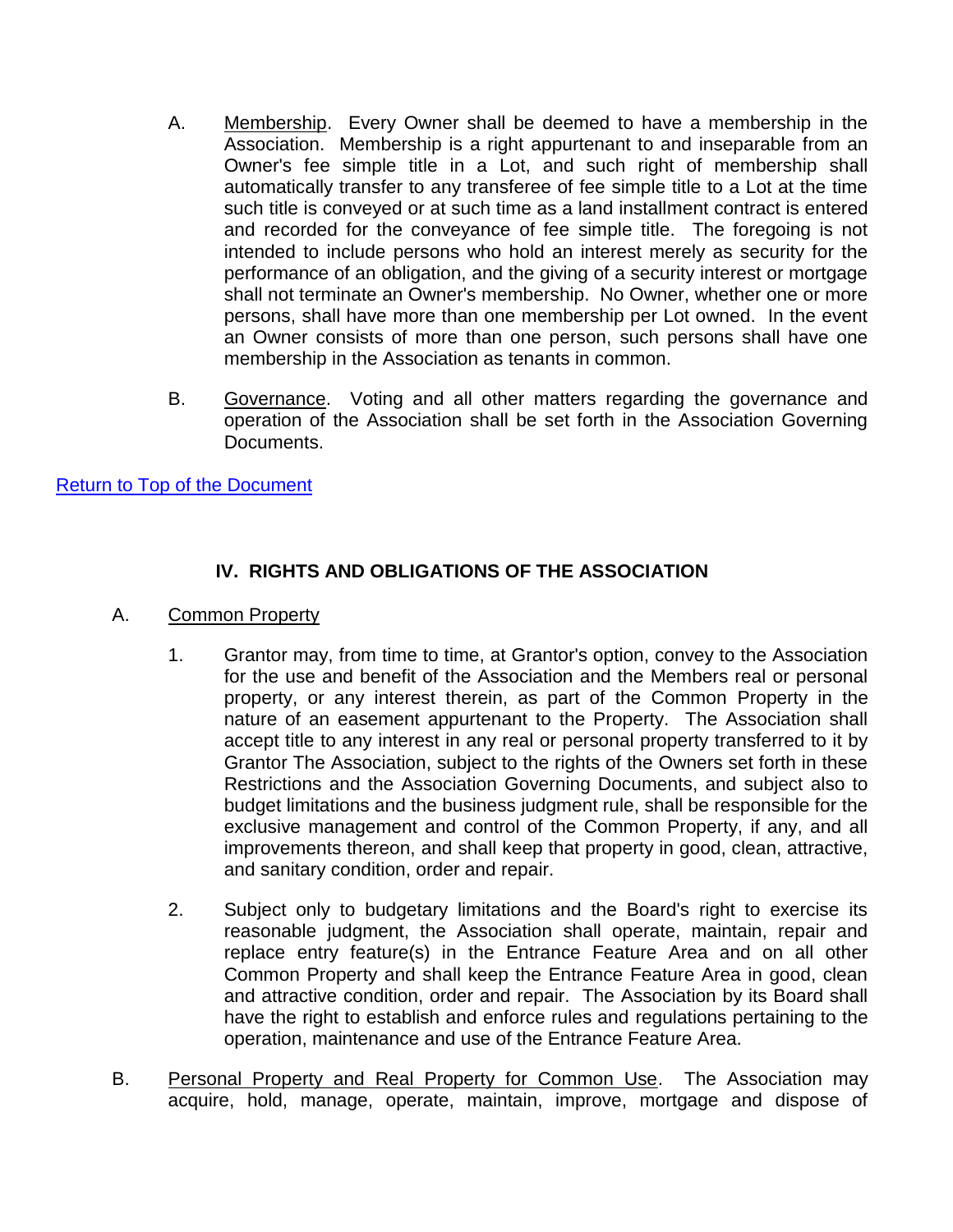tangible and intangible personal property and real property in addition to that property conveyed to it by Grantor.

- C. Cost Sharing Agreements. The Association may enter into cost-sharing agreements with other home owners' associations pursuant to which the Association agrees to share in the cost of maintaining, repairing and replacing entranceway features, landscaping, storm water retention facilities, mounding, fencing and any other improvements that benefit the Property or the members of the Association.
- D. Rules and Regulations. The Association may make and enforce reasonable rules and regulations governing the use of the Property, which shall be consistent with these Restrictions and the Association Governing Documents. The Association shall have the power to impose sanctions on Owners, including without limitation: (i) reasonable monetary fines which shall be considered Lot Assessments; (ii) suspension of the right to vote as a Member of the Association; and (iii) suspension of the right to use the Common Property. In addition, the Board shall have the power to seek relief in any court for violations or to abate unreasonable disturbances. If the Board expends funds for attorneys' fees or litigation expenses in connection with enforcing any provision of these Restrictions, any other Association Document, or any Rules, against any Owner, tenant, guest or invitee of any Owner, the amount so expended shall be due and payable by such Owner, and shall be a Lot Assessment against such Owner's Lot.
- E. Implied Rights. The Association may exercise any other right or privilege given to it expressly by the laws of the State and these Restrictions, and every other right or privilege reasonably implied from the existence of any right or privilege granted in these Restrictions, or reasonably necessary to effect any such right or privilege.
- F. Managing Agent. The Board may retain and employ on behalf of the Association a Manager, which may be Grantor, and may delegate to the Manager such duties as the Board might otherwise be authorized or obligated to perform. The compensation of the Manager shall be a Common Expense. The term of any management agreement shall not exceed three years and shall allow for termination by either party, without cause, and without penalty, upon no more than 90 days' prior written notice.
- G. Insurance.
	- 1. The Association shall obtain and maintain a comprehensive policy of public liability insurance insuring the Association, the trustees, and the Owners and occupants, with such coverage and limits as the trustees may determine, covering claims for personal injury and/or property damage arising by reason of acts by or on behalf of the Association or otherwise.
	- 2. The Association may, in the Board's discretion, obtain and maintain the following insurance: (a) fidelity bond coverage and workers' compensation insurance for all officers, directors, board members and employees of the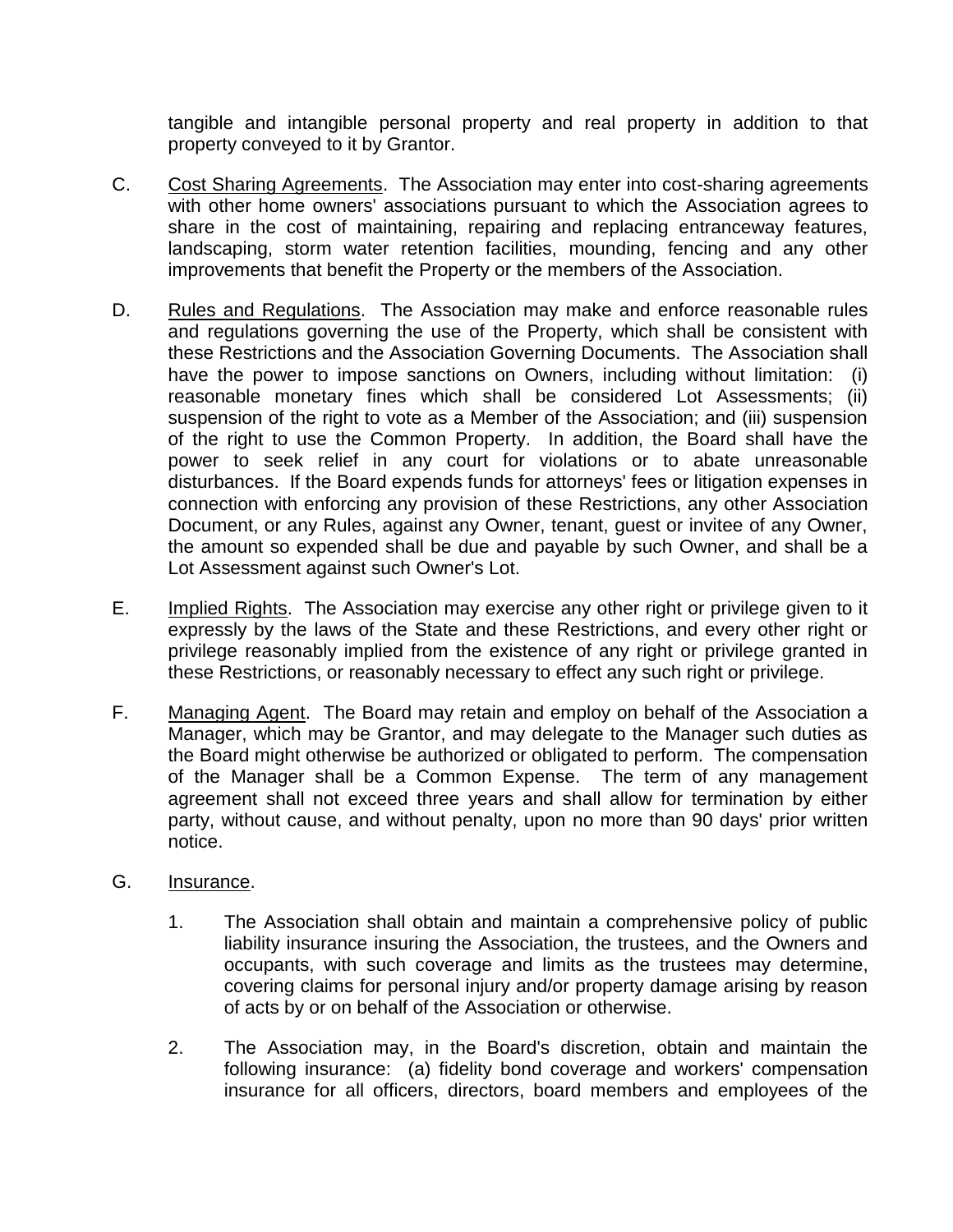Association and all other persons handling or responsible for handling funds of the Association, (b) adequate comprehensive general liability insurance, (c) officers' and trustees' liability insurance to fund the obligations of the Association under Section X.D, (d) additional insurance against such other hazards and casualties as is required by law, and (e) any other insurance the Association deems necessary.

- 3. In the event of damage or destruction of any portion of the Common Property, the Association shall promptly repair or replace the same, to the extent that insurance proceeds are available. Each Owner hereby appoints the Association as its attorney-in-fact for such purpose. If such proceeds are insufficient to cover the cost of the repair or replacement, then the Board may levy a Special Assessment pursuant to Section V to cover the additional costs.
- H. Condemnation The Association shall represent the Owners in any condemnation proceedings or in negotiations, settlements and agreements with the condemning authority for acquisition of the Common Property, or any portion thereof. Each Owner hereby irrevocably appoints the Association as its attorney-in-fact for such purpose. The awards or proceeds of any condemnation action shall be payable to the Association, to be held and used for the benefit of the Owners, as determined by the Board.
- I. Books; Records. Upon reasonable request of any Member, the Association shall be required to make reasonably available for inspection by any Member all books, records and financial statements of the Association.

[Return to Top of the Document](#page-0-1)

## **V. ASSESSMENTS**

- <span id="page-9-0"></span>A. Reserve Fund. The Board, at is discretion, may establish and maintain a Reserve Fund for financing the operation of the Association, for paying necessary costs and expenses of operating the Association, and/or repairing and maintaining Common Property or components thereof.
- B. Types of Assessments. Subject to the option described in paragraph (c) of this section, the Grantor, for each Lot owned, covenants and agrees, and each Owner, by accepting a deed to a Lot, is deemed to covenant and agree, to pay to the Association the following assessments; (i) Annual Assessments; (ii) Special Assessments; and (iii) Lot Assessments. No Owner may gain exemption from liability for any Assessment by waiving or foregoing the use or enjoyment of any of the Common Property or by abandoning his/her Lot. Annual and Special Assessments shall be fixed at a uniform rate for all Lots.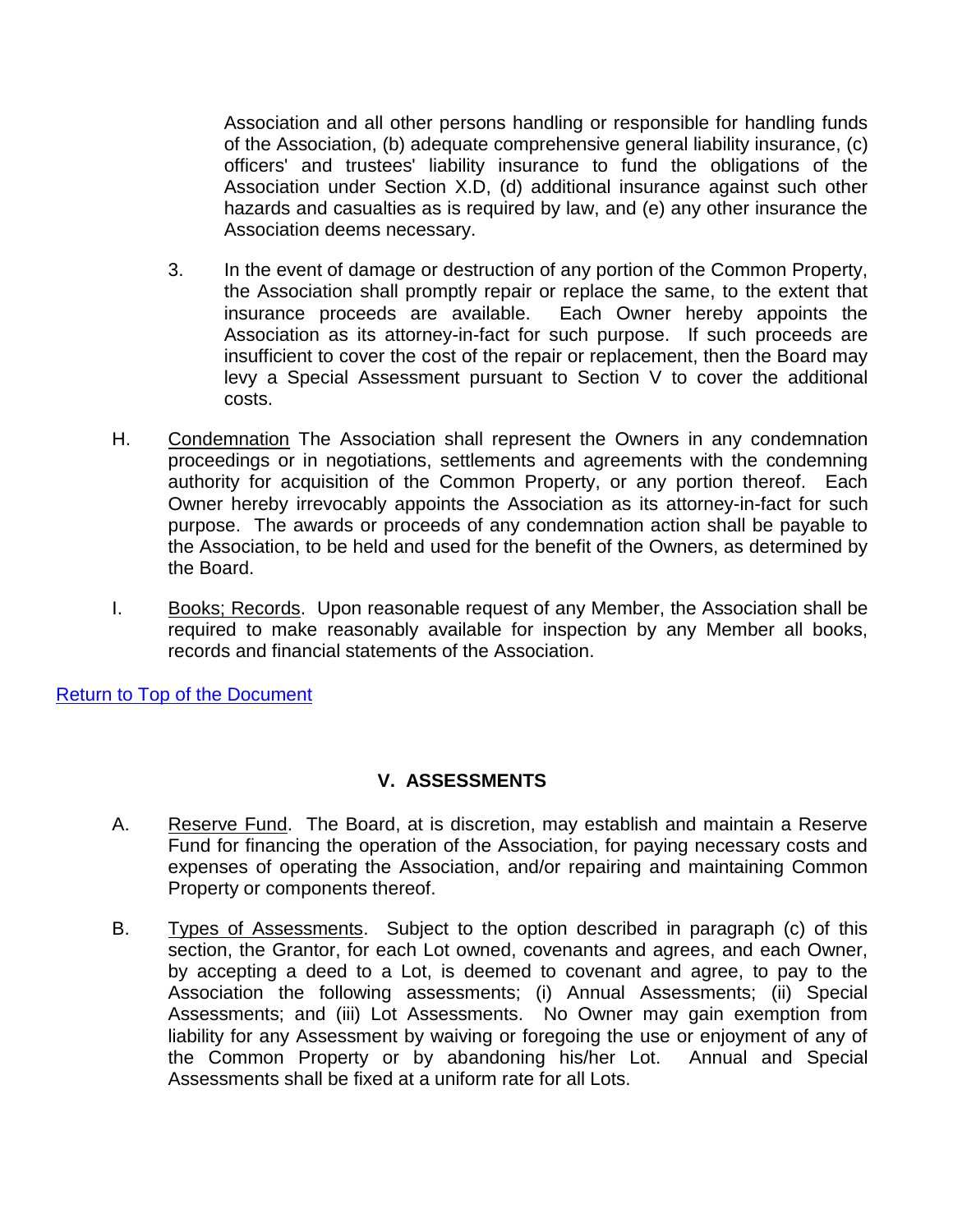- C. Annual Assessment. The Board shall annually estimate the Common Expenses and the expenses, if any, it expects the Association to incur in the Association's next ensuing fiscal year for the maintenance, operation and management of the Association, (which may include amounts, if any, for the Reserve Fund -- as may be determined by the Board) and shall assess each Owner of a Lot an Annual Assessment equal to such estimated expenses divided by the total number of Lots. The Annual Assessments shall be paid in accordance with the procedures set forth in the Association Governing Documents and the Rules. Notwithstanding the foregoing to the contrary; (i) prior to January 1,1997, in no event shall the Annual Assessments for each Lot exceed \$\_\_\_\_\_ and (ii) prior to the date that Grantor relinquishes its right to appoint members of the Board as set forth in the Association Governing Documents (the "Turnover Date"), Grantor may elect to pay the Annual, Special or Lot Assessments applicable to Lots owned by Grantor or in lieu thereof, not pay such Annual Assessments, and to instead pay any deficit incurred in operating the Association, determined annually.
- D. Special Assessments. The Board may levy against all Lot(s) and Owners a Special Assessment to pay for capital expenditures, interest expense on indebtedness incurred for the purpose of making capital expenditures and not to be paid out of the Reserve Fund; unanticipated operating deficiencies or any other purpose determined appropriate by the Board in furtherance of its functions hereunder.
- E. Lot Assessments. The Board may levy a Lot Assessment against any Lot(s) and the Owner(s) thereof to reimburse the Association for costs incurred on behalf of the Lot(s), or as a consequence of any act or omission by any Owner, occupant, or invitee, including without limitation, costs associated with making repairs that are the responsibility of the Owner; costs of additional insurance premiums specifically allocable to an Owner; costs of any utility expenses chargeable to an Owner but not separately billed by the utility company; and all other fines and charges reasonably determined to be a Lot Assessment by the Board. Upon its determination to levy a Lot Assessment, the Board shall give the affected Owner(s) written notice and the right to be heard by the Board or a duly appointed committee thereof in connection with such Lot Assessment, 10 days prior to the effective date of the levy of any Lot Assessment. The Board may levy a Lot Assessment in the nature of a fine reasonably determined by the Board against the Lot of any Owner who violates the Rules, or any provision of the Association Governing Documents, or who suffers or permits his/her family members, guests, invitees or tenants to violate such Rules or any provision of the Association Governing Documents, including these Restrictions.
- F. Remedies.
	- 1. Late Charge. If any Assessment remains unpaid for ten (10) days after all or any part thereof shall become due and payable, the Board may charge interest from and after that date at the lesser of the rate of twelve percent (12%) per annum or the highest rate permitted by law, together with an administrative collection charge of Twenty-five Dollars (\$25.00).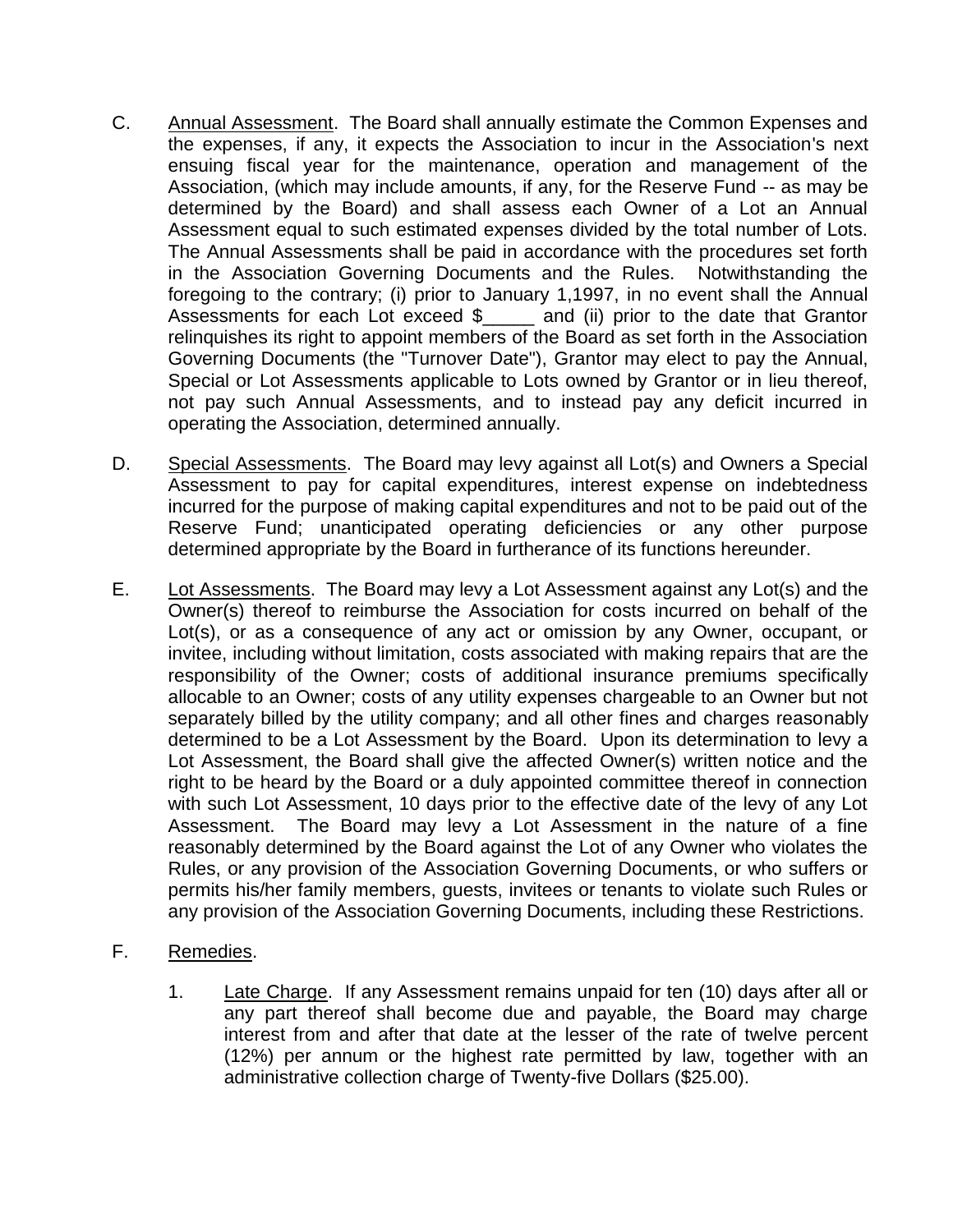- 2. Liability for Unpaid Assessments. Each Assessment or installment of an Assessment, together with interest thereon and any costs of collection, including reasonable attorneys' fees shall become the personal obligation of the Owner(s) beginning on the date the Assessment or installment thereof becomes due and payable. The Board may authorize the Association to institute an action at law on behalf of the Association against the Owner(s) personally obligated to pay any delinquent assessment. Except upon the commencement of a foreclosure by a bona fide first-mortgage lender, an Owner's personal obligation for a Lot's delinquent Assessments shall also be the personal obligation of his/her successors in title who acquire an interest after any Assessment becomes due and payable and both such Owner and his/her successor in title shall be jointly and severally liable therefor. Except as otherwise provided herein, the transfer of an interest in a Lot other than by foreclosure by a holder of a bona fide first-mortgage lender shall neither impair the Association's lien against that Lot for any delinquent Assessment nor prohibit the Association from foreclosing that lien.
- 3. Liens. All unpaid Assessments, together with any interest and charges thereon or costs of collection, shall constitute a continuing charge in favor of the Association and a lien on the Lot against which the Assessment was levied. If any Assessment remains unpaid for 10 days after it is due, then the Board may authorize any officer or appointed agent of the Association to file a certificate of lien for all or any part of the unpaid balance of that Assessment, together with interest and collection costs, including attorneys' fees, with the appropriate governmental office.

The certificate shall contain a description of the Lot which the lien encumbers, the name(s) of the Owner(s) of that Lot, and the amount of the unpaid portion of the Assessment. The certificate may be signed by any officer, authorized agent or Manager of the Association. Upon the filing of the certificate, the subject Lot shall be encumbered by a continuing lien in favor of the Association. The Assessment lien shall remain valid for a period of five years from the date such certificate is duly filed, unless the lien is released earlier or satisfied in the same manner provided by the law of the State for the release and satisfaction of mortgages on real property, or until the lien is discharged by the final judgment or order of any court having jurisdiction. Notwithstanding the foregoing, the lien for Assessments provided for in this Section shall be subordinate to the lien of any bona fide first mortgage on a Lot, that is recorded before the recording of a certificate of lien by the Association.

4. Vote on Association Matters: Use of Common Property. If any Assessment remains unpaid for thirty (30) days after it becomes due, then the delinquent Owner's voting rights upon Association matters and privileges to use the Common Property, except for necessary ingress and egress to his/her Lot, shall be suspended until such Assessment is paid.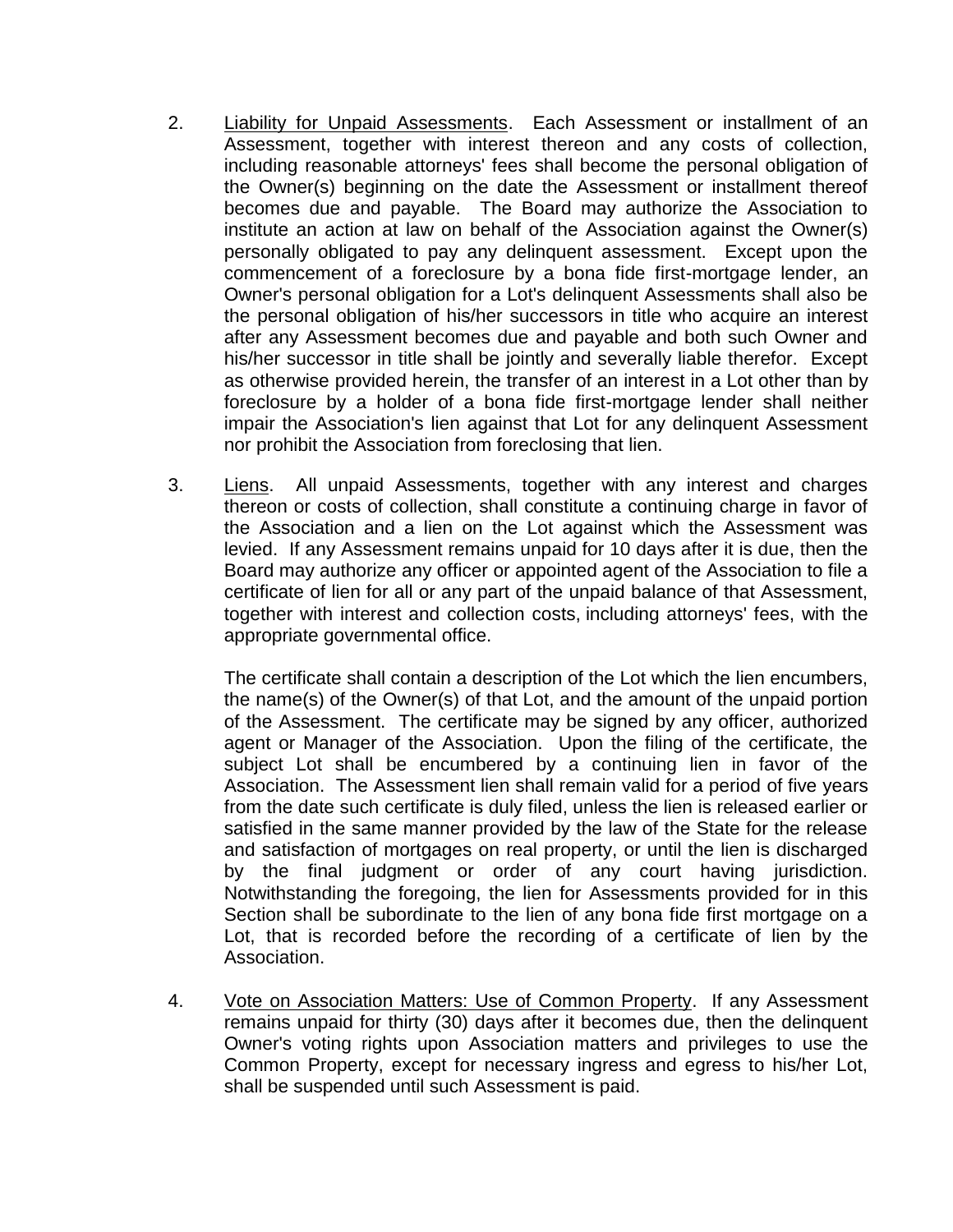#### **VI. MAINTENANCE**

- <span id="page-12-0"></span>A. Maintenance by Association. Subject only to budgetary limitations and the right of the Board to exercise reasonable business judgments, the Association shall maintain and keep in good repair the Common Property. This maintenance shall include, without limitation, maintenance, repair, and replacement of all landscaping and other flora, structures, and improvements situated upon the Common Property and all personal property used in connection with the operation of the Common Property.
- B. Maintenance by Owner. Each Owner or occupant shall repair, replace, and maintain in good order and condition, at his/her expense, portions of, improvements to, structures on, and, equipment and components used in connection with, his/her Lot. This maintenance responsibility includes, without limitation, promptly furnishing all necessary materials and performing or causing to be performed at his/her own expense all maintenance, repairs and replacements within such Lot that, if omitted, would adversely affect the safety and usefulness of the Common Property. Each Owner shall maintain those portions of his/her Lot that are adjacent to any portion of the Common Property in accordance with the Rules and the requirements set forth in these Restrictions.
- C. Right of Association to Repair Lot. If any Owner fails to maintain his/her Lot in the manner required herein, and if the Board determines that any maintenance of that Lot is necessary to ensure public safety, to permit reasonable use or enjoyment of the Common Property by Owners, to prevent damage to or destruction of any other part of the Common Property or to comply with the Rules or the terms of these Restrictions, then the Board may authorize its employees or agents to enter the Lot at any reasonable time to complete the necessary maintenance and the Board may levy a Lot Assessment for all reasonable expenses incurred.
- D. Damage to Common Property By Owner or Occupant. If the Common Property is damaged by any Owner or occupant, his/her family, guests, or invitees, then the Board may levy a Lot Assessment against such Owner for the cost of repairing or replacing the damaged property. The Association shall be entitled to enter a Lot to repair or maintain any Common Property adjacent to such Lot.

<span id="page-12-1"></span>[Return to Top of the Document](#page-0-1)

## **VII. ARCHITECTURAL STANDARDS**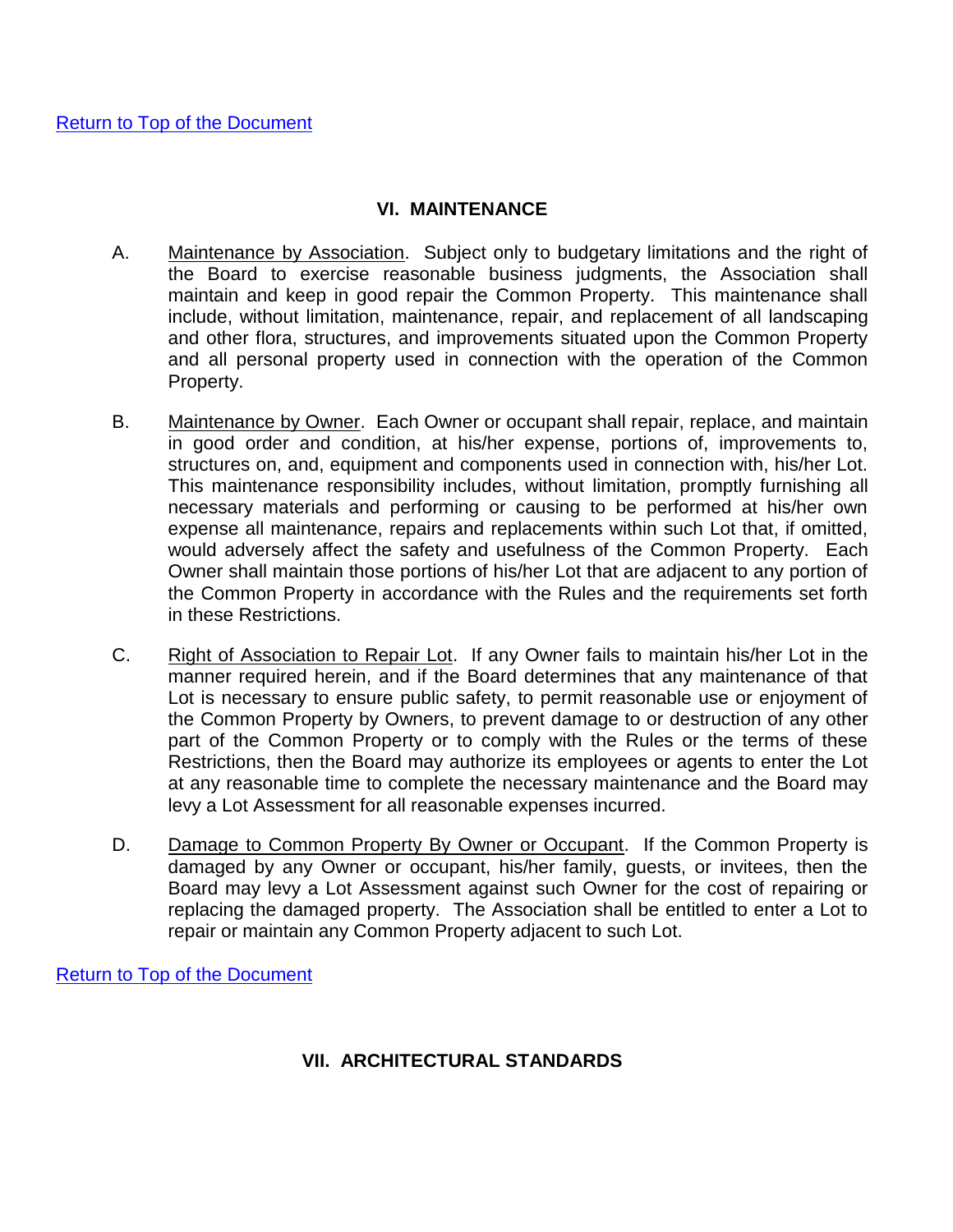All Property at any time subject to these Restrictions shall be governed and controlled by the provision of this article.

- A. Design Review Board. The Design Review Board shall be a board consisting of three (3) persons. Until the Turnover Date, Grantor shall have the sole and exclusive right to appoint and remove all three members of the Design Review Board at will. After the Turnover Date, the Board shall have the right to appoint all three members to the Design Review Board at will. The Design Review Board shall have the exclusive authority, by action of two or more of the members thereof, at a private or public meeting to determine the architectural standards which shall govern the construction of Improvements on the Property. Each Owner covenants and agrees by acceptance of a deed to a Lot, to comply with, and to cause his/her Lot and any occupant thereof to comply with the standards adopted by the Design Review Board. No Improvement shall be placed, erected or installed on the Property, and no construction (which term shall include in its definition staking, clearing, excavation, grading and other site work) shall be commenced or continued until and unless the Owner first obtains the written approval thereof of the Design Review Board and otherwise complies with all provisions of these Restrictions.
- B. Modifications. Except as otherwise provided in these Restrictions, the Design Review Board shall have jurisdiction over all construction, modifications, additions or alterations of Improvements on or to the Property. No person shall construct any Improvement on any Lot, including without limitation, alter surfaces of existing Improvements, change paint colors or roofing materials, construct or modify fencing, or install any recreational device, without the prior written consent of the Design Review Board. Owners shall submit plans and specifications showing the nature, kind, shape, color, size, materials and location of Improvements and alterations to the Design Review Board for its approval. Nothing contained herein shall be construed to limit the right of an Owner to remodel or decorate the interior of his/her residence.
- C. Variances. To avoid unnecessary hardship and/or to overcome practical difficulties in the application of the provisions of these Restrictions, the Design Review Board shall have the authority to grant reasonable variances from the provisions of Article VIII, provided that the activity or condition is not prohibited by applicable law; and provided further that, in their judgment, the variance is in the best interest of the community and is within the spirit of the standards of the Design Review Board. No variance granted pursuant to this Section shall constitute a waiver of any provision of these Restrictions as applied to any other person or any other part of the Property.
- D. Improvements by Grantor. Notwithstanding the foregoing to the contrary, all Improvements and landscaping constructed by the Grantor or its partners, members or shareholders shall be deemed to comply in all respects with the requirements of the Design Review Board.

[Return to Top of the Document](#page-0-1)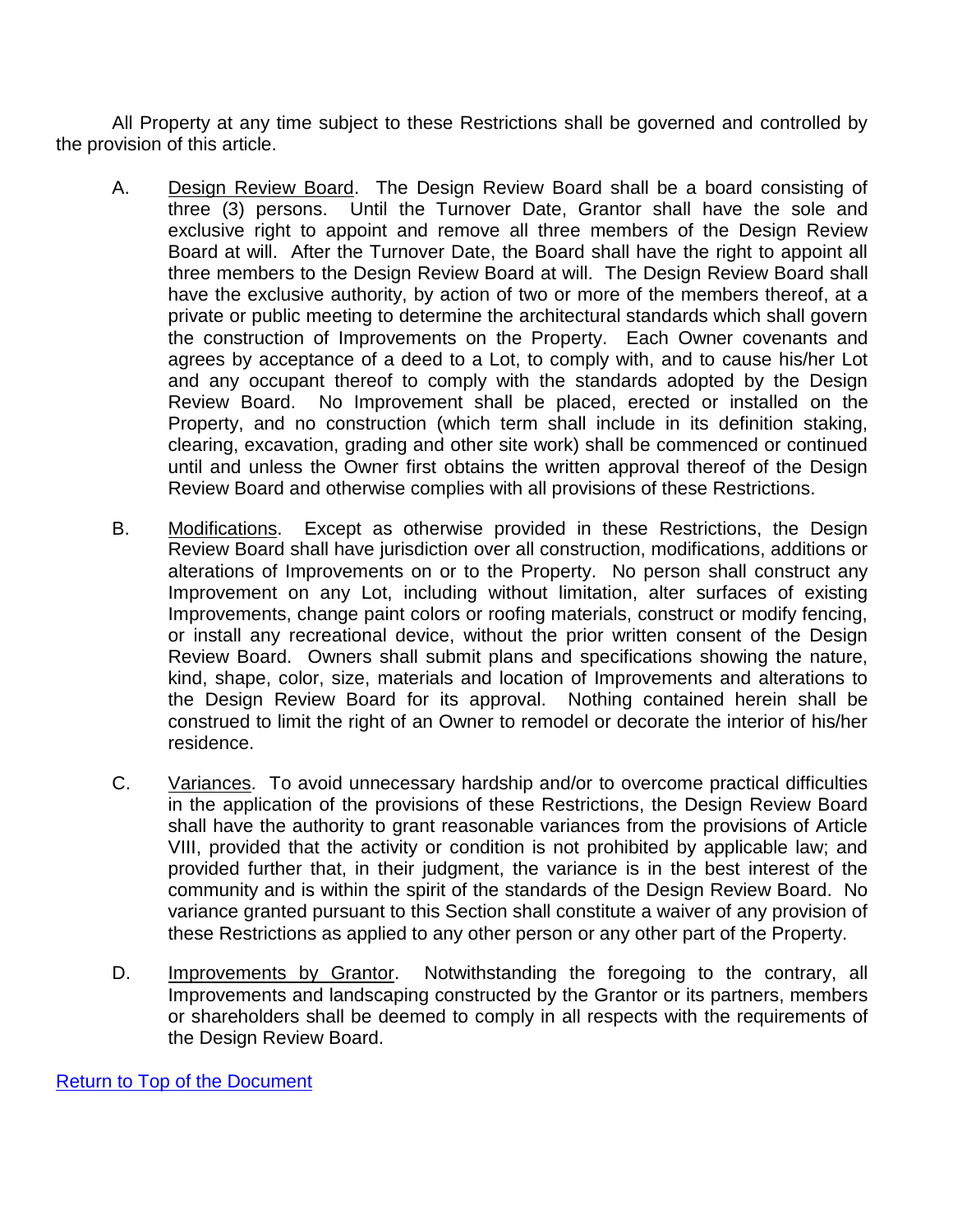### **VIII. USE RESTRICTIONS**

The following restrictions and covenants concerning the use and occupancy of the Property shall run with the land and be binding upon the Grantor and every Owner or occupant, their heirs, successors and assigns, as well as their family members, guests, and invitees.

- A. Use of Lots. No Lot shall be used except for residential purposes. No building shall be erected, altered, placed, or permitted to remain on any Lot other than one singlefamily dwelling not to exceed two and one-half stories in height, and each such dwelling shall have a two-car attached garage. No bi-level homes shall be permitted in the subdivision. As used herein, "bi-level home" shall mean a home having two levels with an integral garage on the lower level. No home shall be constructed on any Lot having a garage with a lower elevation than the street elevation such that the garage and/or driveway are depressed below the finished grade of the Lot. No structure of a temporary character, trailer, basement, tent, shack, garage, barn, or other outbuilding shall be used on any Lot at any time as a residence either temporarily or permanently.
- B. Use of Common Property. The Common Property may be used only in accordance with the purposes for which they are intended and for any reasonable purposes incidental to the residential use of the Property. All uses of the Common Property shall benefit or promote the health, safety, welfare, convenience, comfort, recreation, and enjoyment of the Owners and occupants, and shall comply with the provisions of these Restrictions, all other Association Governing Documents, the laws of the State, and the Rules.
- C. Hazardous Actions or Materials. Nothing shall be done or kept in any Lot or in or on any portion of the Common Property that is unlawful or hazardous, that might reasonably be expected to increase the cost of casualty or public utility insurance covering the Common Property, or that might or that does unreasonably disturb the quiet occupancy of any person residing on any other Lot. This paragraph shall not be construed so as to prohibit the Grantor or any other builder in the subdivision from construction activities consistent with reasonable residential construction practices.
- D. Signs. No signs of any character shall be erected, posted or displayed upon the Property, except (i) marketing signs installed by the Grantor while marketing the Lots and residences for sale; (ii) street and identification signs installed by the Association or the Grantor; and (iii) one temporary real estate sign not to exceed six square feet in area advertising that such Lot is for sale.
- E. Animals. No person may keep, breed, board or raise any animal, livestock, reptile, or poultry of any kind for breeding or other commercial purpose on any Lot, or in or upon any part of the Common Property, unless expressly permitted by the Rules.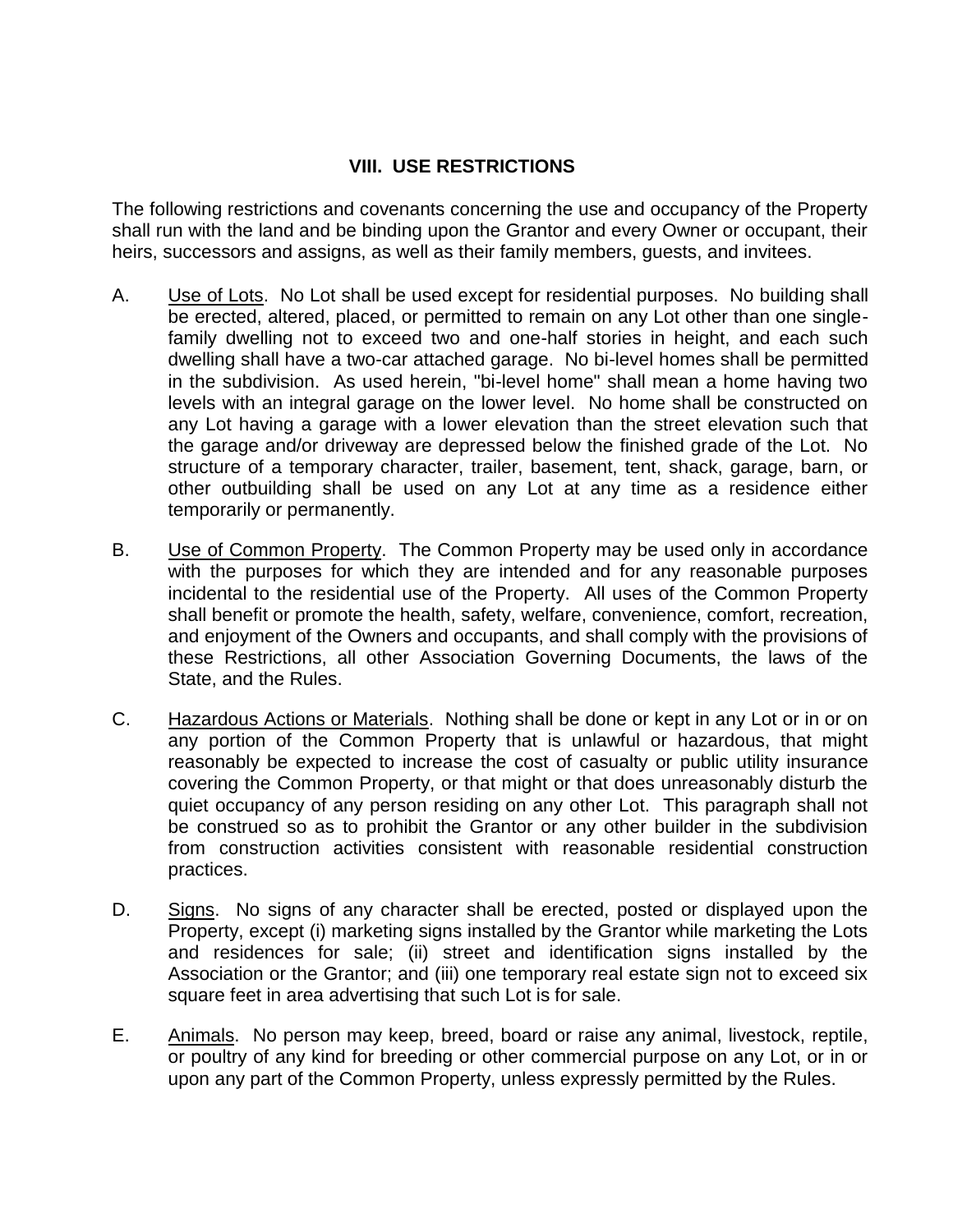- F. Nuisances. No noxious or offensive trade shall be permitted on the Property or within any dwelling located on the Property. No soil shall be removed for any commercial purpose.
- G. Business. No industry, business, trade, occupation or profession of any kind may be conducted, operated or established on the Property, without the prior written approval of the Board.
- H. Storage. No open storage of any kind is permitted. Not more than one storage building may be located on a Lot in addition to the dwelling; provided that any such storage building must be constructed of wood and must not exceed 12 feet in height or 100 square feet in floor area. No storage building shall be located closer than 25 feet to any building line on the recorded plat, except if a Lot has a building line along both the front and rear of the lot, this provision does not apply to the building line along the rear of the Lot. In no event shall any storage building be located closer to any street than the building line shown on the recorded plat
- I. Hotel/Transient Uses; Leases. No Lot may be used for hotel or transient uses, including without limitation, uses in which the occupant is provided customary hotel services such as room service for food and beverage, maid service, furnishing laundry and linen, or similar services, or leases to roomers or boarders. All leases shall be in writing and shall be subject to these Restrictions, the other Association Governing Documents, and the Rules.
- J. Vehicles. The Board shall be entitled to create and enforce reasonable rules concerning placement and the parking of any vehicle permitted on the Property. In addition to its authority to levy Lot Assessments as penalties for the violation of such rules, the Board shall be authorized to cause the removal of any vehicle violating such rules. No trucks, commercial vehicles, boats, trailers, vans, campers or mobile homes shall be parked or stored on the street or on any Lot (except in an enclosed structure shielded from view) for any time period longer than forty-eight (48) hours in any thirty (30) day period, provided, however, that nothing contained herein shall prohibit the reasonable use of such vehicles as may be necessary during construction of residences on the Lots.

The word "trailer" shall include trailer coach, house trailer, mobile home, automobile trailer, camp car, camper or any other vehicle, whether or not self-propelled, constructed or existing in such a manner as would permit use and occupancy thereof, or for storage or the conveyance of personal property, whether resting on wheels, jacks, tires or other foundation. The work "truck" shall include and mean every type of motor vehicle other than a passenger car, so licensed by the State of Ohio, and other than any light pickup truck or van which is used exclusively as an automobile by an Owner or a member of an Owners family.

K. Trash. Except for the reasonably necessary activities of the Grantor during the original development of the Property, no burning or storage of trash of any kind shall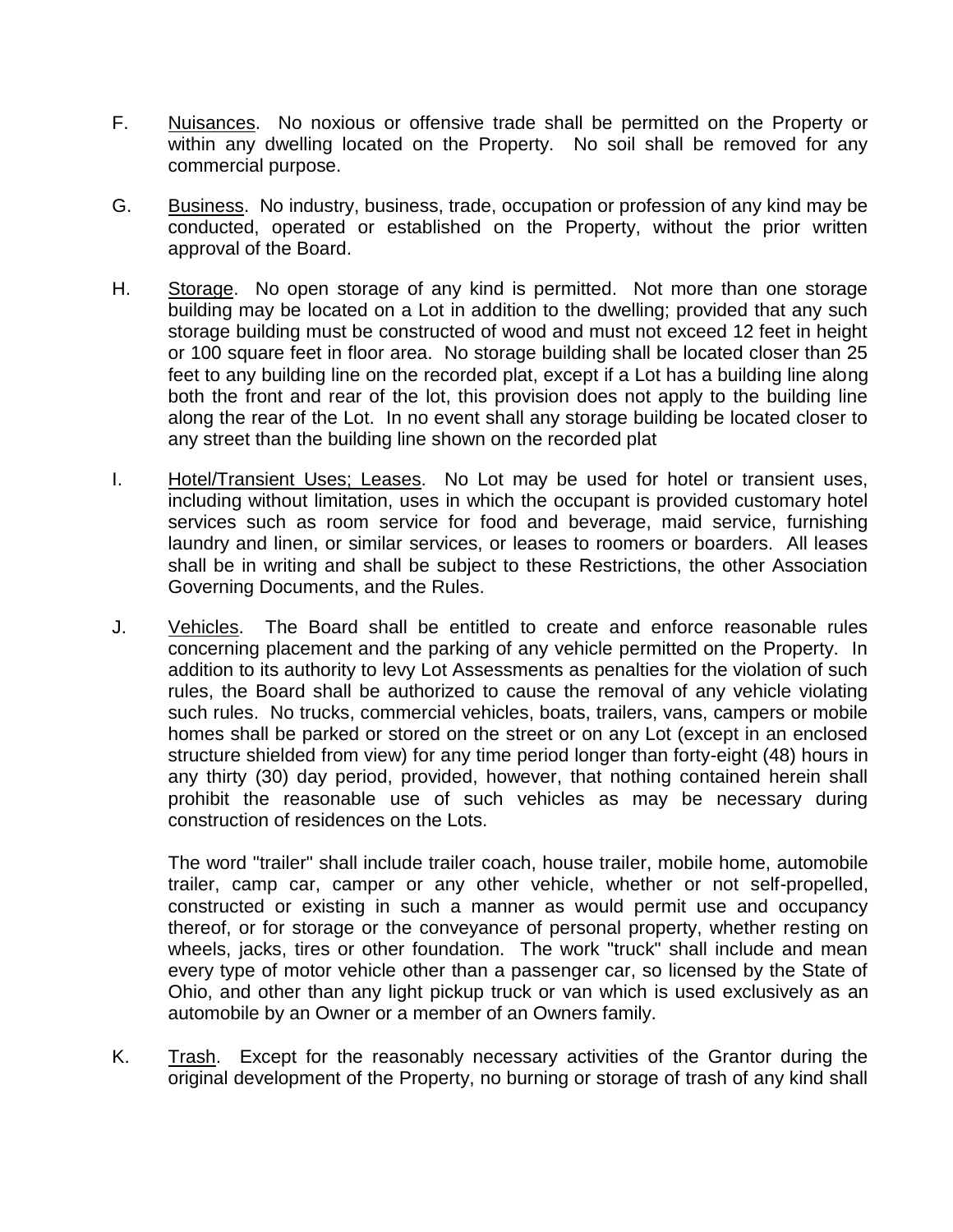be permitted on the Property. All trash shall be deposited in covered, sanitary containers, and screened from view.

- L. Antennae. No outside television or radio aerial or antenna, or other aerial or antenna, including satellite receiving dishes, for reception or transmission, shall be installed or maintained on the Property except for satellite receiving dishes 24" in diameter or smaller which cannot be seen from any street.
- M. **Utility Lines.** All utility lines on the Property shall be underground, subject only to the requirements of governmental authorities having jurisdiction and utility companies.
- N. Tanks. No tanks for the storage of propane gas, fuel oil or any other combustible substance shall be permitted to be located above or beneath the ground of any Lot except that propane gas grills are permitted.
- O. Street Tree. Grantor may designate one (1) or more trees as deemed necessary by Grantor along the street in front of each Lot. If Grantor determines to designate street tree(s) then the Owners agree to install and maintain such uniform street trees. Each Owner shall care for, and, if necessary, replace such tree or trees at the owner's expense with a like type of tree.
- P. Mailbox. Grantor may designate and require a curb side mailbox for each design and composition that will provide uniformity to the subdivision. Each mailbox shall have the street numbers for the Lot on each side of such mailbox. If the mailbox is damaged, destroyed or deteriorates, then each Owner, at such Owner's expense, shall repair or replace such mailbox with another of a like kind, design, pattern and color as the initial mailbox.
- Q. Yard Lights and Lamp Posts. All yard lights and lamp posts shall conform to the standards set forth by the Architectural Review Committee.
- R. Fencing. Fences or walls are permitted in accordance with the following requirements:
	- 1. Fences or walls shall be constructed of wood, stone or brick only, and in no event shall chain link or other metal or wire fencing be permitted.
	- 2. No fence or wall shall be constructed in excess of sixty (60) inches above finished grade.
	- 3. Fences or walls shall not be located closer to the street than a line parallel to the street and extending from the rear corner of the home, and in no event shall fences be located closer to any street than the building line shown on the recorded plat, except for ornamental railings, walls or fences not exceeding three (3) feet in height located on or adjacent to entrance platforms or steps.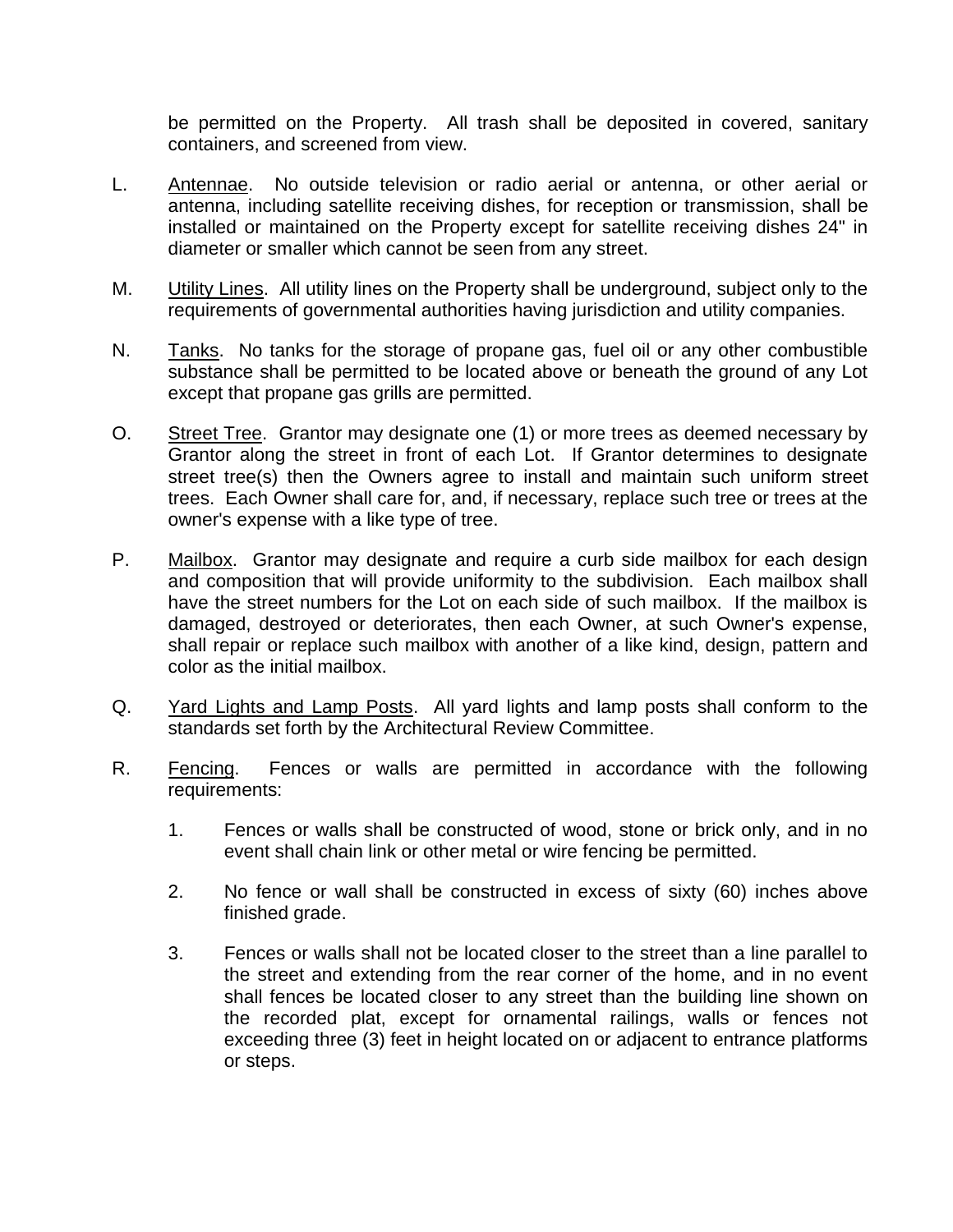- 4. Notwithstanding any provision of subparagraphs 19 2 and 3 above, any fence or wall located on Lots adjacent to the Roberts Road right of way, and constructed at the platted building line along Roberts Road, shall be constructed and maintained by the owner of any such Lot in accordance with the following additional requirements:
	- (a). Said fence shall be of board-on-board construction, shall be constructed of rough-sawn cedar, shall be neither more nor less than sixty (60) inches in height from grade and shall be located at the platted building line along the Roberts Road right of way.
	- (b). Said fence shall be maintained by the Owner, with such maintenance including the application, as necessary of Olympic Solid Stain, Beachwood color, or should such product be discontinued, by such stain as reasonably approximates the Beachwood color.

The foregoing requirements apply only to the fencing that faces the Roberts Road right of way; other fencing on lots adjacent to said right of way shall meet the requirements of subparagraphs 1, 2 and 3, above.

- S. Swimming Pools. No above ground swimming pool extending twelve (12) inches or more above the finished grade of the Lot shall be permitted upon any Lot except that this Article VIII, Paragraph S shall not be intended to prohibit the installation of a hot tub or sauna.
- T. Miscellaneous. The following structures and improvements shall not be permitted on any Lot in the subdivision: (i) outdoor clotheslines; and (ii) window air conditioning units on any window facing the street.

[Return to Top of the Document](#page-0-1)

# **IX. EASEMENTS AND LICENSES**

- <span id="page-17-0"></span>A. Easement of Access and Enjoyment Over Common Property. Every Owner shall have a right and easement (in common with all other Owners) of enjoyment in, over, and upon the Common Property, and a right of access to and from his/her Lot, which rights shall be appurtenant to, and shall pass with the title to, his/her Lot, subject to the terms and limitations set forth in these Restrictions, subject to the Rules. An Owner may delegate his/her rights of access and enjoyment to family members, occupants, guests and invitees.
- B. Right of Entry for Repair. The duly authorized agents, officers, contractors, and employees of the Association shall have a right of entry and access to the Property,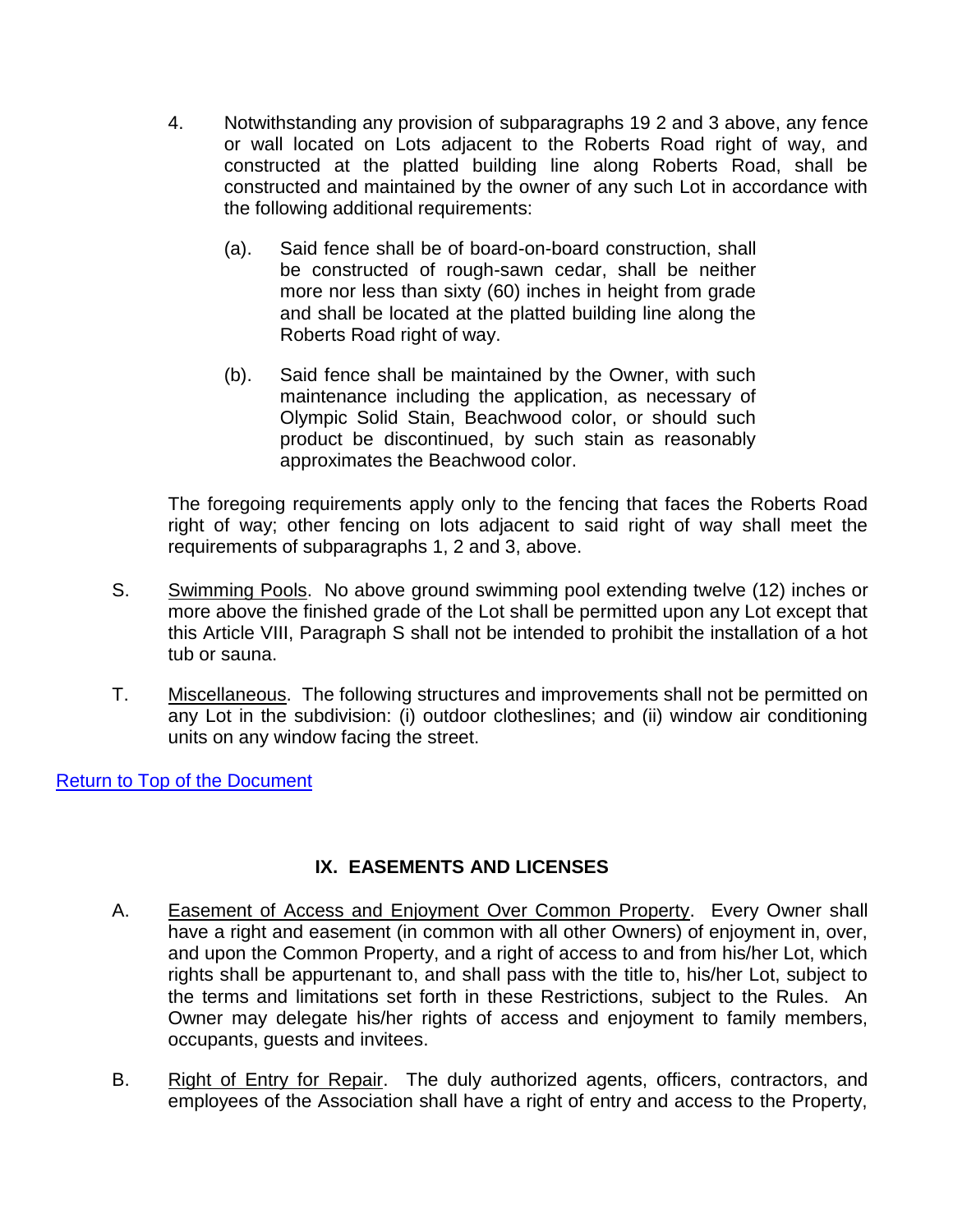including without limitation the Lots, for the purpose of performing the Association's rights or obligations set forth in these Restrictions. The Association may enter any Lot to remove or correct any violation of these Restrictions or the Rules, or to maintain, repair, and replace the Common Property, but only during reasonable hours and after providing seventy-two (72) hours advance notice to the Owner, except in cases of emergency.

- C. Easement for Utilities and Other Purposes. The Board or Grantor may convey easements over the Common Property to any entity for the purpose of constructing, installing, maintaining, and operating poles, pipes, conduit, wires, ducts, cables, and other equipment necessary to furnish electrical, gas, sewer, water, telephone, cable television, and other similar utility or security services, whether of public or private nature, to the Property and to any entity for such other purposes as the Board or Grantor deems appropriate; provided that such equipment or the exercise of such easement rights shall not unreasonably interfere with the Owners' use and enjoyment of the Property. The Board or Grantor may grant such easements over all portions of the Property for the benefit of adjacent properties as the Board or Grantor deems appropriate; provided that the grant of such easements imposes no undue, unreasonable, or material burden or cost upon the Property; and further provided that the Board or Grantor may not convey any easement over a Lot without the prior written consent of the Owner of such Lot (which consent shall not be unreasonably delayed or withheld).
- D. Easement for Services. A non-exclusive easement is hereby granted to all police, firemen, ambulance operators, mailmen, deliverymen, garbage removal personnel, and all similar persons, and to the local governmental authorities and the Association (but not to the public in general) to enter upon the Common Property to perform their duties.
- E. Entry Feature. An easement is hereby reserved in favor of the Grantor and the Association over, under and upon the cross-hatched area shown on Exhibit "B" attached hereto and made a part hereof, being a portion of Lots I and 74 of the Property (the "Entrance Feature Area"), to construct, repair, reconstruct and maintain an entry feature(s) and other improvements. The easement shall run with the land and shall be binding on all future Owners of Lots Encumbered by the Entrance Feature Area except as hereinafter set forth.

[Return to Top of the Document](#page-0-1)

## **X. MISCELLANEOUS**

<span id="page-18-0"></span>A. Term. These Restrictions shall bind and run with the land for a term of 30 years from and after the date that these Restrictions are filed for recording with the Recorder of Franklin County, Ohio and thereafter shall automatically renew forever for successive periods of ten (10) years each, unless earlier terminated by the vote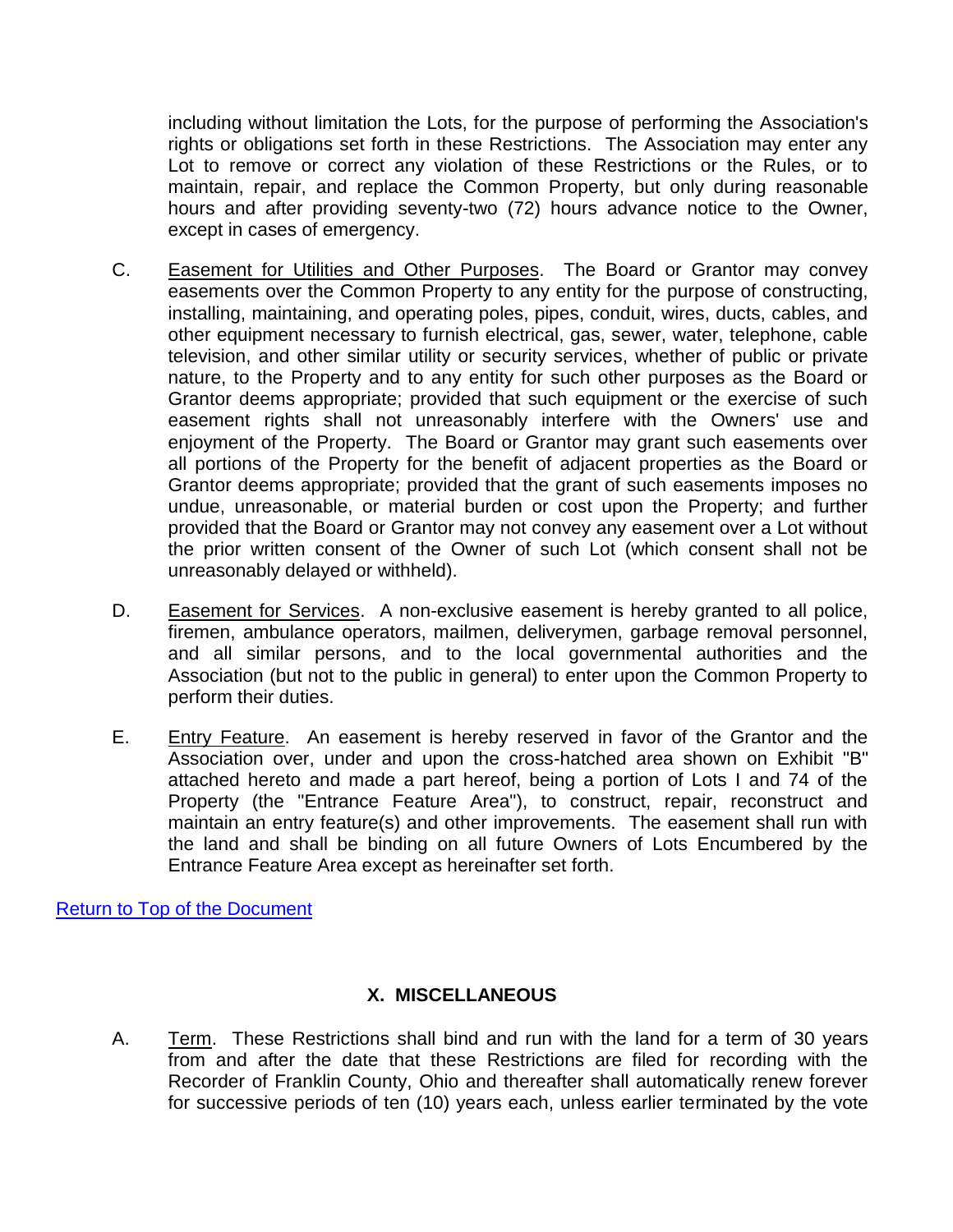of a majority of all of the Members, at a meeting scheduled and conducted for that purpose.

- B. Enforcement. These Restrictions may be enforced by any proceeding at law or in equity by the Grantor, any Owner, the Association, the Design Review Board, and each of their respective heirs, successors and assigns, against any person(s) violating, or attempting to violate, any covenant, restriction, or rule to restrain and/or to enjoin violation, to obtain a decree for specific performance as to removal of any nonconforming Improvement, and to recover all damages, costs of enforcement and any other costs incurred (including without limitation reasonable attorneys' fees) in connection with any violation. The failure or forbearance to enforce any covenant or restriction herein contained shall in no event be deemed a waiver of these rights.
- C. Amendments. Until the Turnover Date, Grantor may, in its sole and absolute discretion, unilaterally amend these Restrictions at any time and from time to time, without the consent of any other Owners. Any such amendment may impose covenants, conditions, restrictions and easements upon the Property in addition to those set forth herein including, without limitation, restrictions on use and covenants to pay additional charges with respect to the maintenance and improvement of the Property. After the Turnover Date, Grantor may unilaterally amend these Restrictions, without the consent of any other Owners, if such amendment is: (a) necessary to bring any provision hereof into compliance with any applicable governmental statute, rule, regulation or Judicial order; (b) necessary to enable any reputable title insurance company to issue title insurance coverage on the Lots; (c) necessary to conform to the requirements of United States Federal Housing Administration, or (d) necessary to correct errors; provided, however, any such amendment shall not materially adversely affect the title to any Lot unless the Owner thereof has consented to such amendment in writing. No amendment may remove, revoke, or modify any right or privilege of Grantor without the written consent of Grantor or the assignee of such right or privilege. Grantor shall have the right and power, but neither the duty nor the obligation, in its sole and absolute discretion and by its sole act, to subject additional property to these Restrictions at any time and from time to time by executing and recording in the appropriate governmental office an amendment to these Restrictions specifying that such additional property is part of the Property. An amendment to these Restrictions made by Grantor shall not require the joinder or consent of the Association, other Owners, mortgagees or any other person. In addition, such amendments to the Declaration may contain such supplementary, additional, different, new, varied, revised or amended provisions and memberships as may be necessary or appropriate, as determined by Grantor, to reflect and address the different character or intended development of any such additional property.

In addition, these Restrictions may be amended or modified after the Turnover Date with the approval of Owners holding not less than two-thirds (2/3) of the voting power of all Owners in the Association, provided that the consent of all owners shall be required for any amendment which effects a change in the voting power of any Owner, the method of allocating Common Expenses among Owners, or the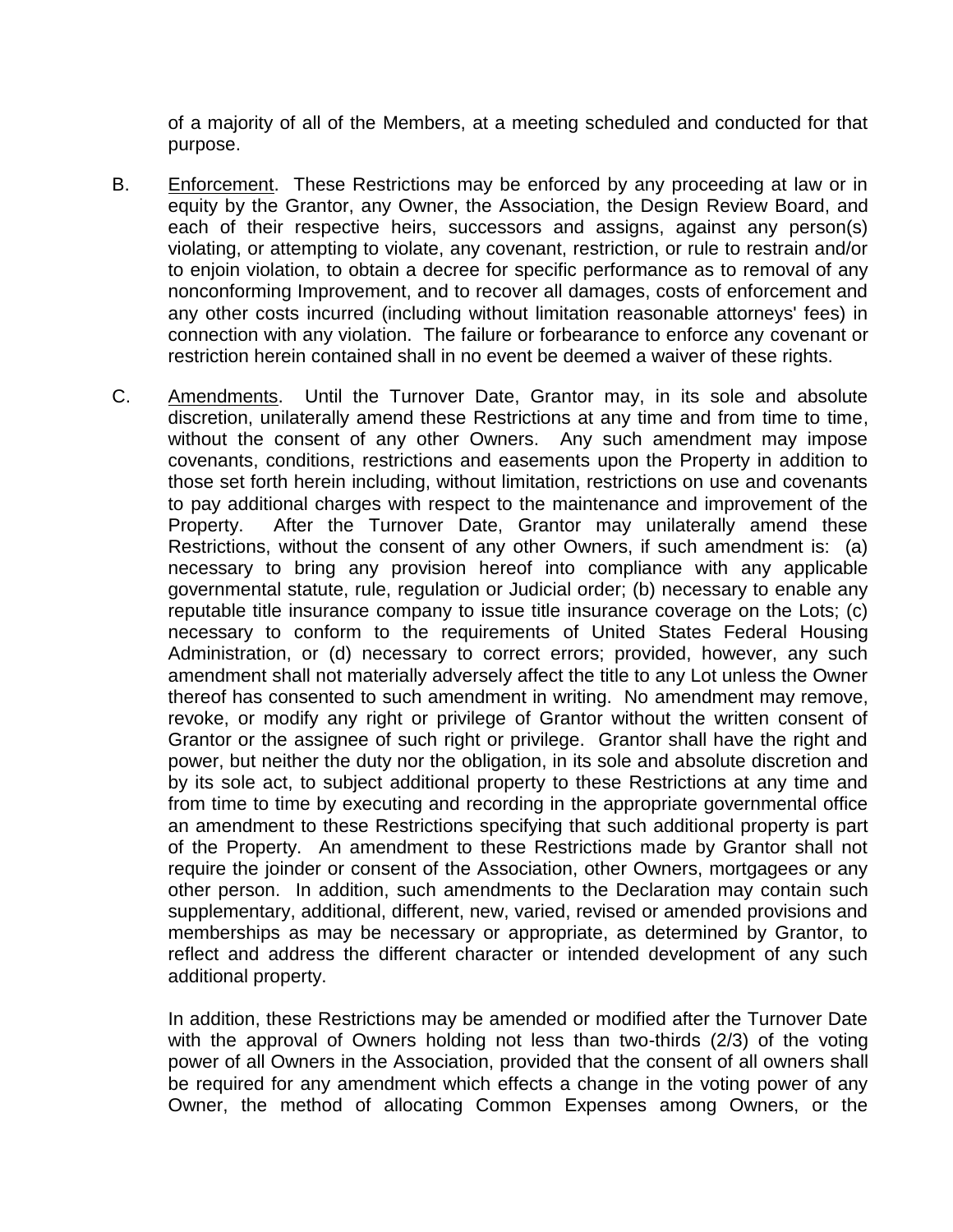fundamental purpose for which the Association is organized. Any amendment to these Restrictions adopted with the aforesaid consent shall be executed with the same formalities as to execution as observed in these Restrictions by the president and the secretary of the Association, and shall contain their certifications that the amendment was duly adopted in accordance with the requirements of this paragraph. Any amendment so adopted and executed shall be effective upon the filing of the same with the Recorder of Franklin County, Ohio.

- D. Grantors Rights to Complete Development. Grantor shall have the right to: (a) complete the development, construction, promotion, marketing, sale, resale and leasing of properties; (b) construct or alter Improvements on any property owned by Grantor; (c) construct and maintain model homes, offices for construction, sales or leasing purposes, storage areas, construction yards or similar facilities on any property owned by Grantor or the Association; or (d) post signs incidental to the development, construction, promotion, marketing, sale and leasing of property within the Property. Further, Grantor shall have the right of ingress and egress through the streets, paths and walkways located in the Property for any purpose whatsoever, including, but not limited to, purposes related to the construction, maintenance and operation of Improvements. Nothing contained in these Restrictions shall limit the rights of Grantor or require Grantor to obtain approval to: (i) excavate, cut, fill or grade any property owned by Grantor or to construct, alter, remodel, demolish or replace any Improvements on any Common Property or any property owned by Grantor as a construction office, model home or real estate sales or leasing office in connection with the sale of any property; or (ii) require Grantor to seek or obtain the approval of the Association or the Design Review Board for any such activity or Improvement on any Common Property or any property owned by Grantor. Nothing in this Section shall limit or impair the reserved rights of Grantor as elsewhere provided in these Restrictions.
- E. Mortgage Rights. A holder or insurer of a first mortgage upon any Lot, upon written request to the Association (which request shall state the name and address of such holder or insurer and a description of the Lot) shall be entitled to timely written notice of:
	- 1. Any proposed amendment of these Restrictions;
	- 2. Any proposed termination of the Association; and
	- 3. Any default under these Restrictions which gives rise to a cause of action by the Association against the Owner of the Lot subject to the mortgage of such holder or insurer, where the default has not been cured in sixty (60) days.

Each holder and insurer of a first mortgage on any Lot shall be entitled, upon request and at such mortgagee's expense, to inspect the books and records of the Association during normal business hours.